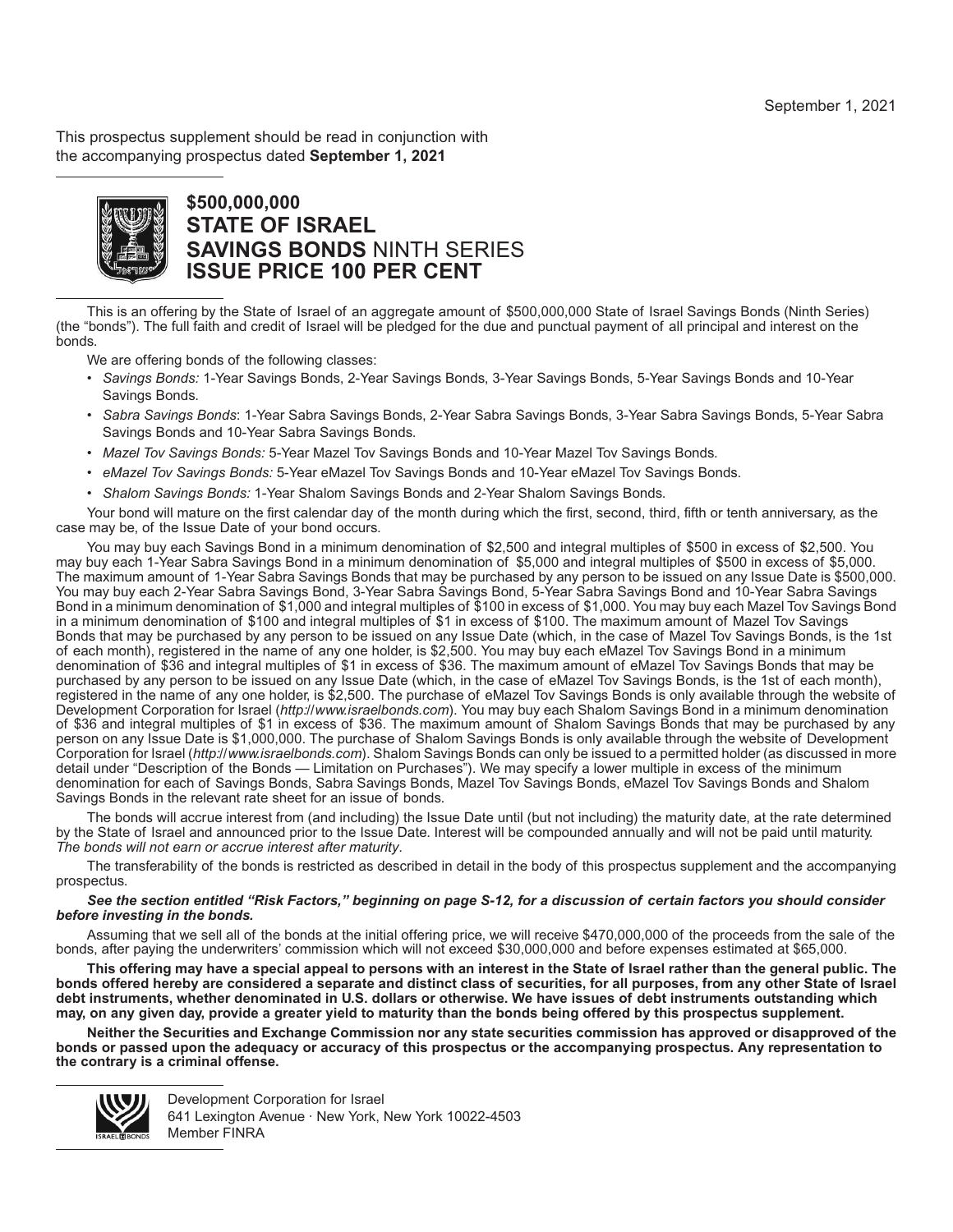On August 30, 2021, the Bank of Israel foreign exchange representative rate for U.S. dollars was 3.2220 New Israeli Shekels, or NIS, per U.S. dollar. References to "\$" in this prospectus supplement are to U.S. dollars. For a discussion of the convertibility of the NIS, see "Balance of Payments and Foreign Trade — Foreign Exchange Controls and International Reserves" in Exhibit D to Israel's annual report on Form 18-K for the fiscal year ended December 31, 2020, which is incorporated by reference into this prospectus supplement.

This document contains two parts, the prospectus supplement and the accompanying prospectus, both of which have been filed with the Securities and Exchange Commission (the "SEC"). The accompanying prospectus, which starts on page one after the prospectus supplement, contains general terms of bonds sold by the State of Israel through Development Corporation for Israel. You should base any decision to invest in the bonds on consideration of the prospectus supplement and the accompanying prospectus as a whole.

## **TABLE OF CONTENTS**

Prospectus Supplement

# **Prospectus**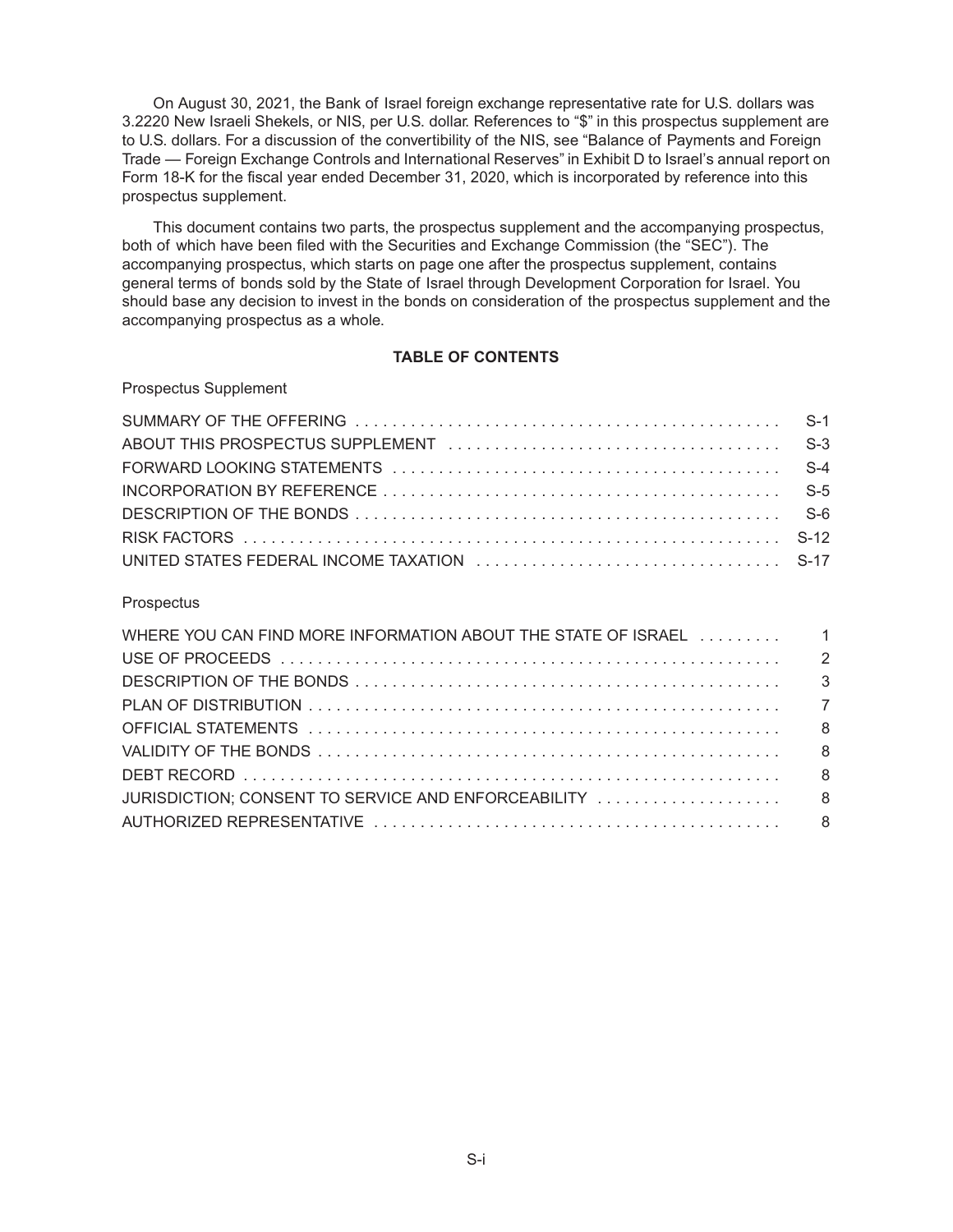## **SUMMARY OF THE OFFERING**

*The following summary should be read as an introduction to this prospectus supplement and is qualified in its entirety by, and should be read in conjunction with, the more detailed information appearing elsewhere in this prospectus supplement and the accompanying prospectus. You should base any decision to invest in the bonds on consideration of this prospectus supplement and the accompanying prospectus as a whole.*

| $lssuer$                          | State of Israel (the "State" or "Israel").                                                                                                                                                                                                                                                                                                                                                                                                                                                                                                                                                                                                                                                                                                                                                                                                                                                                                                                                                                                                                                                                                                                                                                                                                                                                                                                                                                                                                                                                                                                                                                                                                                                                                                                                                                                                                                                                                                                                                                                                                                                                                                     |
|-----------------------------------|------------------------------------------------------------------------------------------------------------------------------------------------------------------------------------------------------------------------------------------------------------------------------------------------------------------------------------------------------------------------------------------------------------------------------------------------------------------------------------------------------------------------------------------------------------------------------------------------------------------------------------------------------------------------------------------------------------------------------------------------------------------------------------------------------------------------------------------------------------------------------------------------------------------------------------------------------------------------------------------------------------------------------------------------------------------------------------------------------------------------------------------------------------------------------------------------------------------------------------------------------------------------------------------------------------------------------------------------------------------------------------------------------------------------------------------------------------------------------------------------------------------------------------------------------------------------------------------------------------------------------------------------------------------------------------------------------------------------------------------------------------------------------------------------------------------------------------------------------------------------------------------------------------------------------------------------------------------------------------------------------------------------------------------------------------------------------------------------------------------------------------------------|
| Title of Security                 | State of Israel Savings Bonds (Ninth Series).                                                                                                                                                                                                                                                                                                                                                                                                                                                                                                                                                                                                                                                                                                                                                                                                                                                                                                                                                                                                                                                                                                                                                                                                                                                                                                                                                                                                                                                                                                                                                                                                                                                                                                                                                                                                                                                                                                                                                                                                                                                                                                  |
| <b>Aggregate Principal Amount</b> | \$500,000,000.                                                                                                                                                                                                                                                                                                                                                                                                                                                                                                                                                                                                                                                                                                                                                                                                                                                                                                                                                                                                                                                                                                                                                                                                                                                                                                                                                                                                                                                                                                                                                                                                                                                                                                                                                                                                                                                                                                                                                                                                                                                                                                                                 |
| Maturity Dates                    | Your bond will mature on the first calendar day of the month<br>during which the first, second, third, fifth or tenth anniversary, as<br>the case may be, of the Issue Date of your bond occurs.                                                                                                                                                                                                                                                                                                                                                                                                                                                                                                                                                                                                                                                                                                                                                                                                                                                                                                                                                                                                                                                                                                                                                                                                                                                                                                                                                                                                                                                                                                                                                                                                                                                                                                                                                                                                                                                                                                                                               |
| Issue Dates                       | Savings Bonds and Sabra Savings Bonds will be issued on the<br>1st and 15th of each month. Mazel Tov Savings Bonds, eMazel<br>Tov Savings Bonds and Shalom Savings Bonds will be issued on<br>the 1st of each month. To purchase a bond of a specific Issue<br>Date, your subscription must be accepted before such Issue Date<br>(or before such other day as may be announced).                                                                                                                                                                                                                                                                                                                                                                                                                                                                                                                                                                                                                                                                                                                                                                                                                                                                                                                                                                                                                                                                                                                                                                                                                                                                                                                                                                                                                                                                                                                                                                                                                                                                                                                                                              |
| Denominations                     | You may buy each Savings Bond in a minimum denomination of<br>\$2,500 and integral multiples of \$500 in excess of \$2,500. You<br>may buy each 1-Year Sabra Savings Bond in a minimum<br>denomination of \$5,000 and integral multiples of \$500 in excess<br>of \$5,000. The maximum amount of 1-Year Sabra Savings<br>Bonds that may be purchased by any person to be issued on any<br>Issue Date is \$500,000. You may buy each 2-Year Sabra<br>Savings Bond, 3-Year Sabra Savings Bond, 5-Year Sabra Savings<br>Bond and 10-Year Sabra Savings Bond in a minimum<br>denomination of \$1,000 and integral multiples of \$100 in excess<br>of \$1,000. You may buy each Mazel Tov Savings Bond in a<br>minimum denomination of \$100 and integral multiples of \$1 in<br>excess of \$100. The maximum amount of Mazel Tov Savings<br>Bonds that may be purchased by any person to be issued on any<br>Issue Date (which, in the case of Mazel Tov Savings Bonds, is<br>the 1st of each month), registered in the name of any one holder,<br>is \$2,500. You may buy each eMazel Tov Savings Bond in a<br>minimum denomination of \$36 and integral multiples of \$1 in<br>excess of \$36. The maximum amount of eMazel Tov Savings<br>Bonds that may be purchased by any person to be issued on any<br>Issue Date (which, in the case of eMazel Tov Savings Bonds, is<br>the 1st of each month), registered in the name of any one holder,<br>is \$2,500. You may buy each Shalom Savings Bond in a<br>minimum denomination of \$36 and integral multiples of \$1 in<br>excess of \$36. The maximum amount of Shalom Savings Bonds<br>that may be purchased by any person on any Issue Date is<br>\$1,000,000. Shalom Savings Bonds can only be issued to a<br>permitted holder (as discussed in more detail under "Description<br>of the Bonds - Limitation on Purchases"). We may specify a<br>lower multiple in excess of the minimum denomination for each<br>of Savings Bonds, Sabra Savings Bonds, Mazel Tov Savings<br>Bonds, eMazel Tov Savings Bonds and Shalom Savings Bonds<br>in the relevant rate sheet for an issue of bonds. |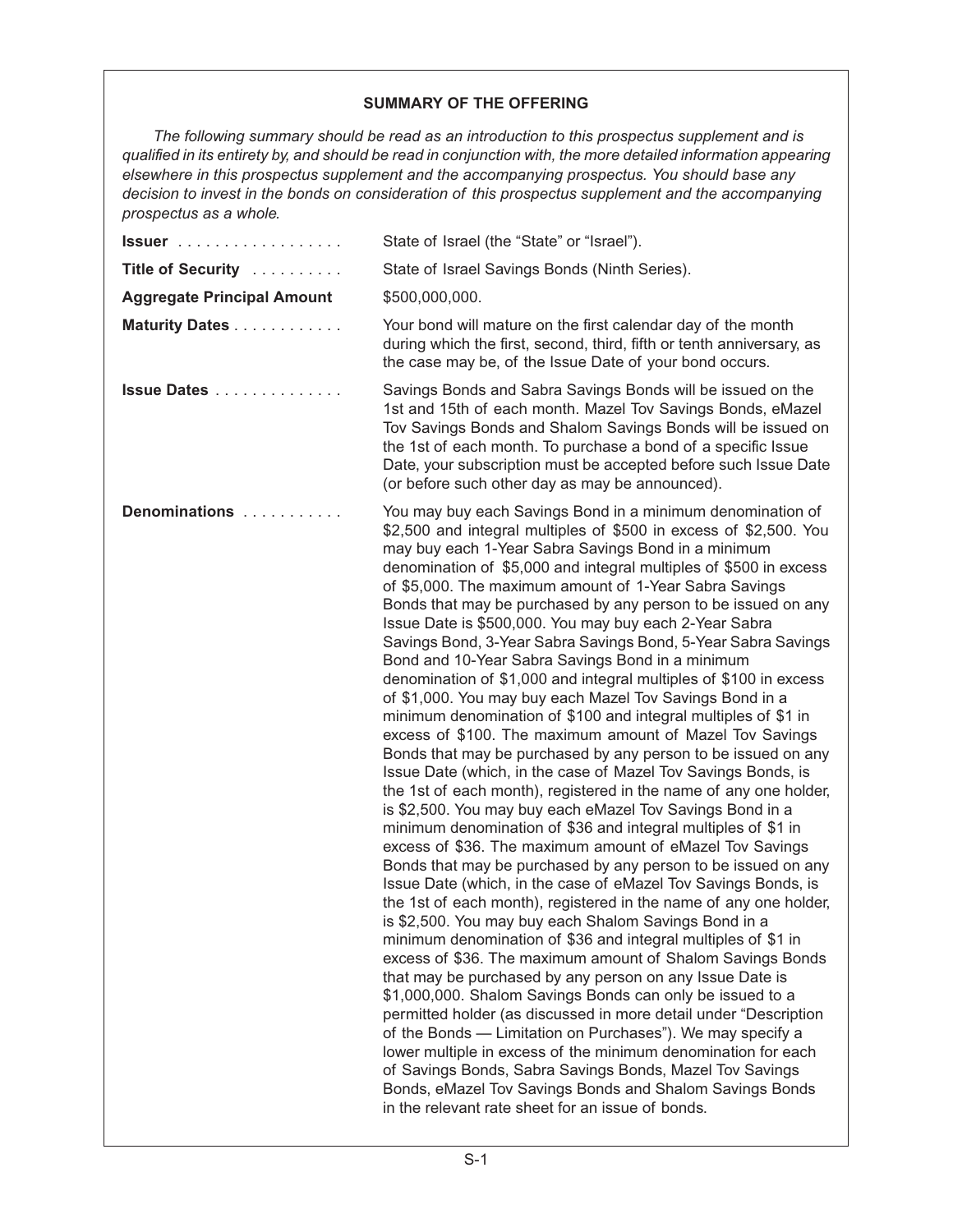| Limitations                                   | Purchases of eMazel Tov Savings Bonds and Shalom Savings<br>Bonds are only available through the website of Development<br>Corporation for Israel (http://www.israelbonds.com).                                                                                                                                                                                                                                                  |
|-----------------------------------------------|----------------------------------------------------------------------------------------------------------------------------------------------------------------------------------------------------------------------------------------------------------------------------------------------------------------------------------------------------------------------------------------------------------------------------------|
| Interest $\ldots \ldots \ldots \ldots \ldots$ | The bonds will accrue interest from (and including) the Issue<br>Date until (but not including) the maturity date, at the applicable<br>rate on such Issue Date. Interest will be compounded annually<br>and will not be paid until maturity. The bonds will not earn or<br>accrue interest after maturity.                                                                                                                      |
| Payments                                      | Principal and interest on the bonds will be payable at maturity in<br>U.S. currency.                                                                                                                                                                                                                                                                                                                                             |
| Limitations on Transfer                       | You may not assign or transfer the bonds, except in certain<br>special instances.                                                                                                                                                                                                                                                                                                                                                |
| Risk Factors                                  | There are certain risks relating to the bonds, which investors<br>should ensure they fully understand. See "Risk Factors."                                                                                                                                                                                                                                                                                                       |
| Book-Entry Bonds                              | The bonds are issued in book-entry form. Certificates for<br>Savings Bonds, Mazel Tov Savings Bonds and Sabra Savings<br>Bonds will be issued only to government agencies, pension funds,<br>financial institutions and employee benefit plans that so request<br>at the time of purchase. (Certificates will not be issuable for eMazel<br>Tov Savings Bonds and Shalom Savings Bonds.)                                         |
| Fiscal Agent                                  | The bonds will be issued pursuant to the Amended and Restated<br>Master Fiscal Agency Agreement, dated as of December 24,<br>2013, as may be amended, further amended and restated or<br>otherwise modified from time to time, by and among the State of<br>Israel, Computershare Inc. and Computershare Trust Company,<br>N.A. (collectively, "Computershare"), as fiscal agent, paying<br>agent, transfer agent and registrar. |
| Taxation                                      | For a discussion of U.S. federal income tax consequences<br>associated with the purchase, ownership and disposition of the<br>bonds, see "United States Federal Income Taxation." Investors<br>should consult their own tax advisors in determining the<br>non-U.S., U.S. federal, state, local and any other tax consequences<br>to them of the purchase, ownership and disposition of the<br>bonds.                            |
| Governing Law                                 | The bonds will be governed by the laws of the State of New<br>York, except with respect to the authorization and execution of<br>the bonds, which will be governed by the laws of the State of<br>Israel.                                                                                                                                                                                                                        |
|                                               |                                                                                                                                                                                                                                                                                                                                                                                                                                  |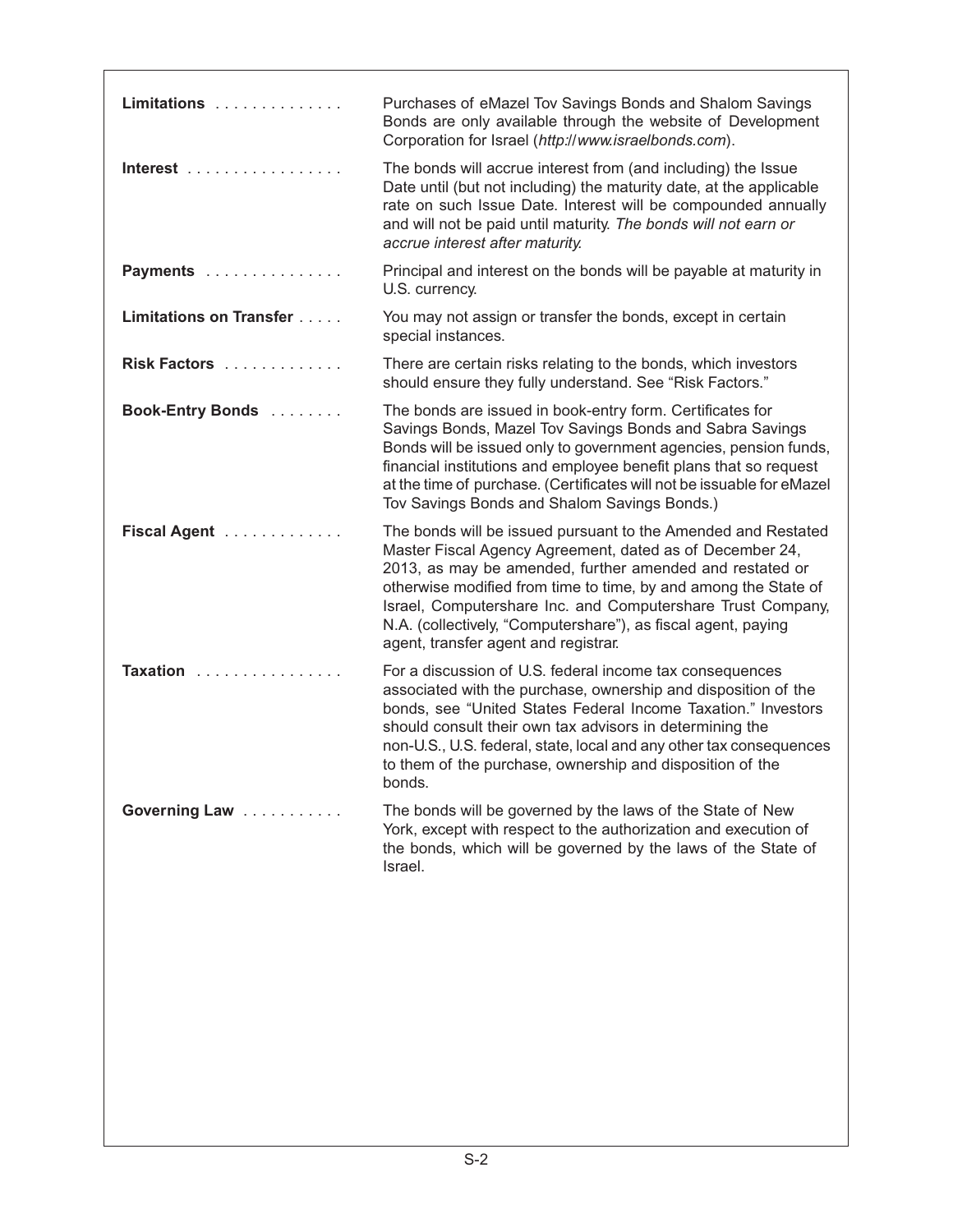#### **ABOUT THIS PROSPECTUS SUPPLEMENT**

Israel accepts responsibility for the contents of this prospectus supplement and the accompanying prospectus, including the documents incorporated by reference in this prospectus supplement and the accompanying prospectus. Israel, having made all reasonable inquiries, confirms that this prospectus supplement and the accompanying prospectus contain all information with respect to Israel and the bonds that is material in the context of the issue and offering of the bonds, and that, to the best of Israel's knowledge and belief, there are no other facts the omission of which would make any such information materially misleading.

Prospective investors should rely on the information provided in this prospectus supplement, the accompanying prospectus and the documents incorporated by reference in this prospectus supplement and the accompanying prospectus. No person is authorized to make any representation or give any information not contained in this prospectus supplement, the accompanying prospectus or the documents incorporated by reference in this prospectus supplement and the accompanying prospectus. Any such representation or information not contained in this prospectus supplement, the accompanying prospectus or the documents incorporated by reference in this prospectus supplement and the accompanying prospectus must not be relied upon as having been authorized by Israel or the underwriters. Please see "Where You Can Find More Information About The State of Israel" in the accompanying prospectus for information on the documents that are incorporated by reference in this prospectus supplement and the accompanying prospectus.

Israel is not offering to sell or soliciting offers to buy any securities other than the bonds offered under this prospectus supplement, nor is Israel offering to sell or soliciting offers to buy the bonds in places where such offers are not permitted by applicable law. You should not assume that the information in this prospectus supplement or the accompanying prospectus, or the information Israel has previously filed with the SEC, and incorporated by reference in this prospectus supplement and the accompanying prospectus, is accurate as of any date other than their respective dates. Israel's economic, fiscal or political circumstances may have changed since such dates.

The bonds described in this prospectus supplement are debt securities of Israel being offered under a registration statement filed with the SEC under the U.S. Securities Act of 1933, as amended. The accompanying prospectus is part of that registration statement. The accompanying prospectus provides you with a general description of the securities that Israel may offer, and this prospectus supplement contains specific information about the terms of this offering and the bonds. This prospectus supplement also adds, updates or changes information provided or incorporated by reference in the accompanying prospectus. Consequently, before you invest, you should read this prospectus supplement together with the accompanying prospectus, the registration statement, any post-effective amendments thereto, and the documents incorporated herein and therein by reference. See "Incorporation by Reference" for a description of the documents incorporated by reference in this prospectus supplement and the accompanying prospectus. In addition, as described herein, information regarding the interest rates on the bonds for any particular sales period will be made available in a rate sheet that will be filed as a Free Writing Prospectus with the SEC and on the website of Development Corporation for Israel. Certain terms used but not defined in this prospectus supplement are defined in the accompanying prospectus.

The distribution of this prospectus supplement and the accompanying prospectus and the offering of the bonds in certain jurisdictions may be restricted by law. Persons who receive copies of this prospectus supplement and the accompanying prospectus should inform themselves about and observe any of those restrictions.

This prospectus supplement and the accompanying prospectus, including the documents incorporated by reference in this prospectus supplement and the accompanying prospectus, may be used only for the purposes for which they have been produced in connection with the offering of the bonds. Any use of this prospectus supplement and the accompanying prospectus, including the documents incorporated by reference in this prospectus supplement and the accompanying prospectus, other than in connection with the offering of the bonds, is unauthorized.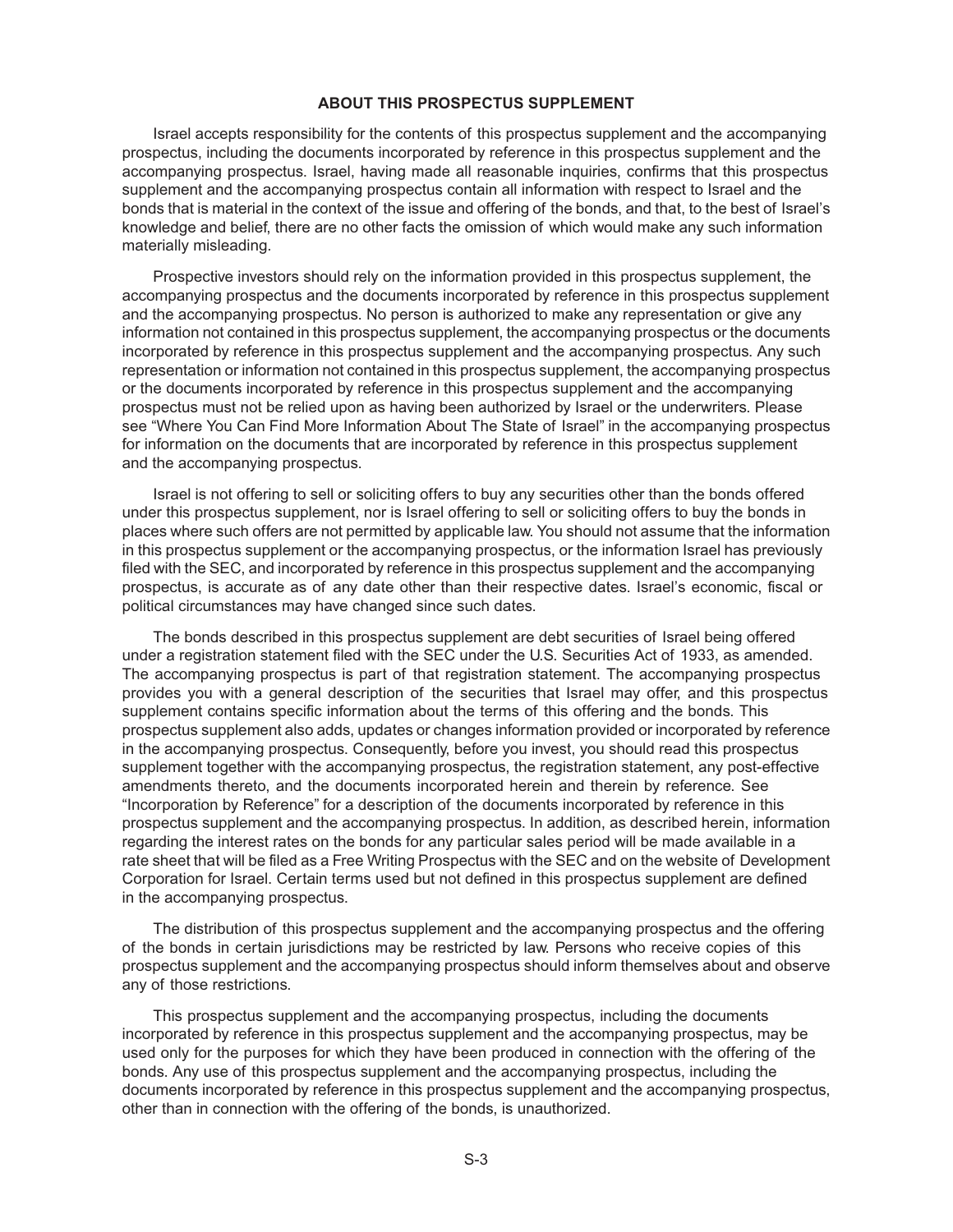## **FORWARD LOOKING STATEMENTS**

Israel has made forward looking statements in this prospectus supplement and the accompanying prospectus. Statements that are not historical facts are forward looking statements. These statements are based on Israel's current plans, estimates, assumptions and projections. Therefore, you should not place undue reliance on them. Forward looking statements speak only as of the date they are made, and Israel undertakes no obligation to update any of them in light of new information or future events.

Forward looking statements involve inherent risks. Israel cautions you that many factors could affect the future performance of the Israeli economy. These factors include, but are not limited to:

External factors, such as:

- the effects of a regional or global health pandemics, including COVID-19, and the impact of actions taken to mitigate such a pandemic
- interest rates in financial markets outside Israel;
- the impact of changes in the credit rating of Israel;
- the security situation;
- the economic growth and stability of Israel's major trading partners, including the United States and the European Union;
- the global high-tech market; and
- regional economic and political conditions.

Internal factors, such as:

- general economic and business conditions in Israel;
- present and future exchange rates of the Israeli currency;
- foreign currency reserves;
- the level of domestic debt;
- domestic inflation;
- the level of budget deficit;
- the level of foreign direct and portfolio investment; and
- the level of Israeli domestic interest rates.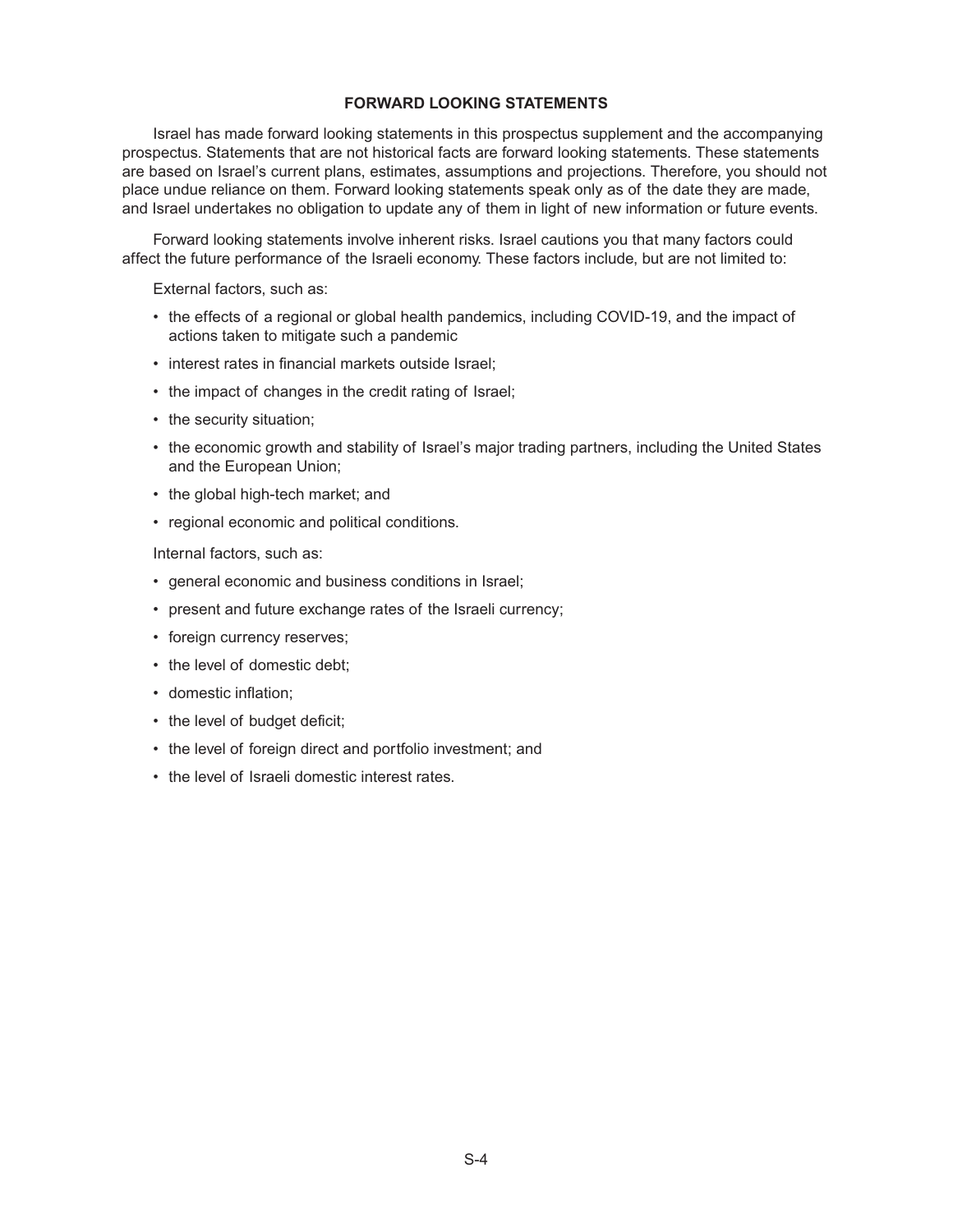#### **INCORPORATION BY REFERENCE**

Israel has filed its annual report for 2020 on Form 18-K with the SEC. The annual report of Israel for 2020 on Form 18-K, its exhibits and any amendment to that annual report on Form 18-K and its exhibits, as well as all future annual reports and amendments to such annual reports that Israel files with the SEC until Israel sells all of the bonds covered by this prospectus supplement, are considered part of and incorporated by reference in this prospectus supplement. Each time Israel files a document with the SEC that is incorporated by reference, the information in that document automatically updates the information contained in previously filed documents. All of these documents have been or will be filed with the SEC and will be available for inspection at the office of the SEC. You may also obtain a copy of all such documents, free of charge, at the offices of the fiscal agent in New York City or at the office listed in the accompanying prospectus under the heading "Where You Can Find More Information About the State of Israel." In addition, the SEC maintains an Internet site that contains reports and other information regarding issuers, like Israel, that file electronically with the SEC (*http://www.sec.gov*).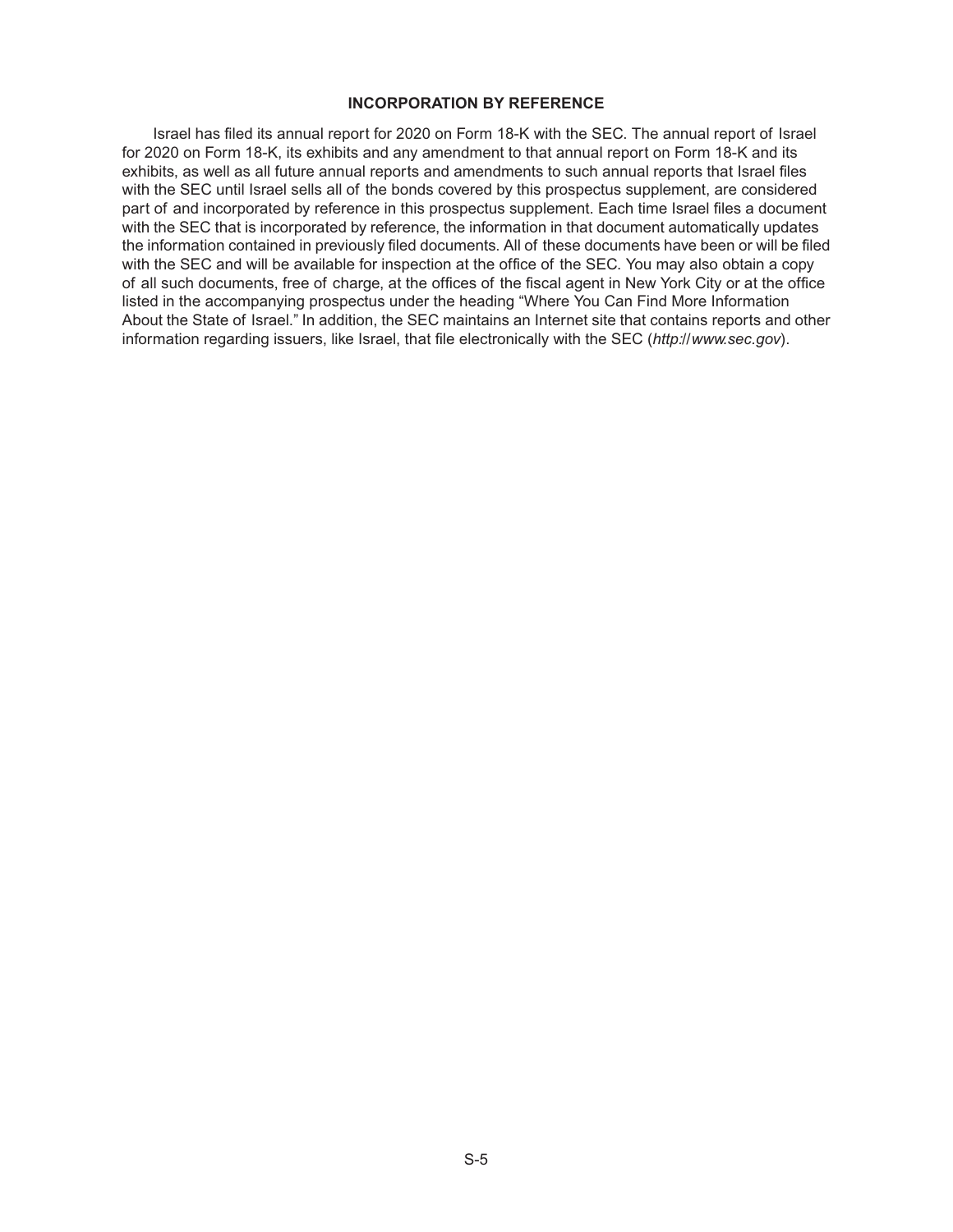## **DESCRIPTION OF THE BONDS**

*We are issuing the bonds under the Amended and Restated Master Fiscal Agency Agreement, dated as of December 24, 2013 (as amended, further amended and restated or otherwise modified from time to time, the "Fiscal Agency Agreement") between the State of Israel and Computershare, as fiscal agent (the "Fiscal Agent").*

*This section of this prospectus supplement is a summary of the material provisions of the bonds and the Fiscal Agency Agreement. Because it is only a summary, the description may not contain all of the information that is important to you as a potential investor in the bonds. Therefore, Israel urges you to read the Fiscal Agency Agreement and the form of bond in making your decision on whether to invest in the bonds. Israel has filed copies of these documents with the SEC, and all of these documents may be inspected at the office of the SEC. Copies of the Fiscal Agency Agreement, including the form of bond, may be inspected during normal business hours on any weekday (Saturdays, Sundays and public holidays excepted) at the offices listed in the accompanying prospectus under the heading "Where You Can Find More Information About the State of Israel" and at the offices of the Fiscal Agent.*

*Any capitalized terms that are defined in the accompanying prospectus have the same meanings in this section unless a different definition appears in this section. If there are any inconsistencies between the information in this section and the information in the accompanying prospectus, the information in this section controls.*

*Whenever used in this prospectus supplement or the accompanying prospectus, a "Business Day" shall mean any banking day in New York, New York.*

**The Offering**. We are offering \$500,000,000 aggregate principal amount of Savings Bonds (Ninth Series). We are offering bonds of the following classes:

- *Savings Bonds:* 1-Year Savings Bonds, 2-Year Savings Bonds, 3-Year Savings Bonds, 5-Year Savings Bonds and 10-Year Savings Bonds.
- *Sabra Savings Bonds*: 1-Year Sabra Savings Bonds, 2-Year Sabra Savings Bonds, 3-Year Sabra Savings Bonds, 5-Year Sabra Savings Bonds and 10-Year Sabra Savings Bonds.
- *Mazel Tov Savings Bonds:* 5-Year Mazel Tov Savings Bonds and 10-Year Mazel Tov Savings Bonds.
- *eMazel Tov Savings Bonds:* 5-Year Mazel Tov Savings Bonds and 10-Year eMazel Tov Savings **Bonds**
- *Shalom Savings Bonds:* 1-Year Shalom Savings Bonds and 2-Year Shalom Savings Bonds.

The bonds are direct, unconditional and general obligations of the State of Israel. We pledge our full faith and credit for the due and punctual payment of principal and accrued interest, as well as for the due and timely performance of all of our obligations with respect to the bonds. The terms of the bonds are as follows:

**Denominations**. You may buy each Savings Bond in a minimum denomination of \$2,500 and integral multiples of \$500 in excess of \$2,500. You may buy each 1-Year Sabra Savings Bond in a minimum denomination of \$5,000 and integral multiples of \$500 in excess of \$5,000. The maximum amount of 1-Year Sabra Savings Bonds that may be purchased by any person to be issued on any Issue Date is \$500,000. You may buy each 2-Year Sabra Savings Bond, 3-Year Sabra Savings Bond, 5-Year Sabra Savings Bond and 10-Year Sabra Savings Bond in a minimum denomination of \$1,000 and integral multiples of \$100 in excess of \$1,000. You may buy each Mazel Tov Savings Bond in a minimum denomination of \$100 and integral multiples of \$1 in excess of \$100. The maximum amount of Mazel Tov Savings Bonds that may be purchased by any person to be issued on any Issue Date (which, in the case of Mazel Tov Savings Bonds, is the 1st of each month), registered in the name of any one holder, is \$2,500. You may buy each eMazel Tov Savings Bond in a minimum denomination of \$36 and integral multiples of \$1 in excess of \$36. The maximum amount of eMazel Tov Savings Bonds that may be purchased by any person to be issued on any Issue Date (which, in the case of eMazel Tov Savings Bonds, is the 1st of each month), registered in the name of any one holder, is \$2,500. You may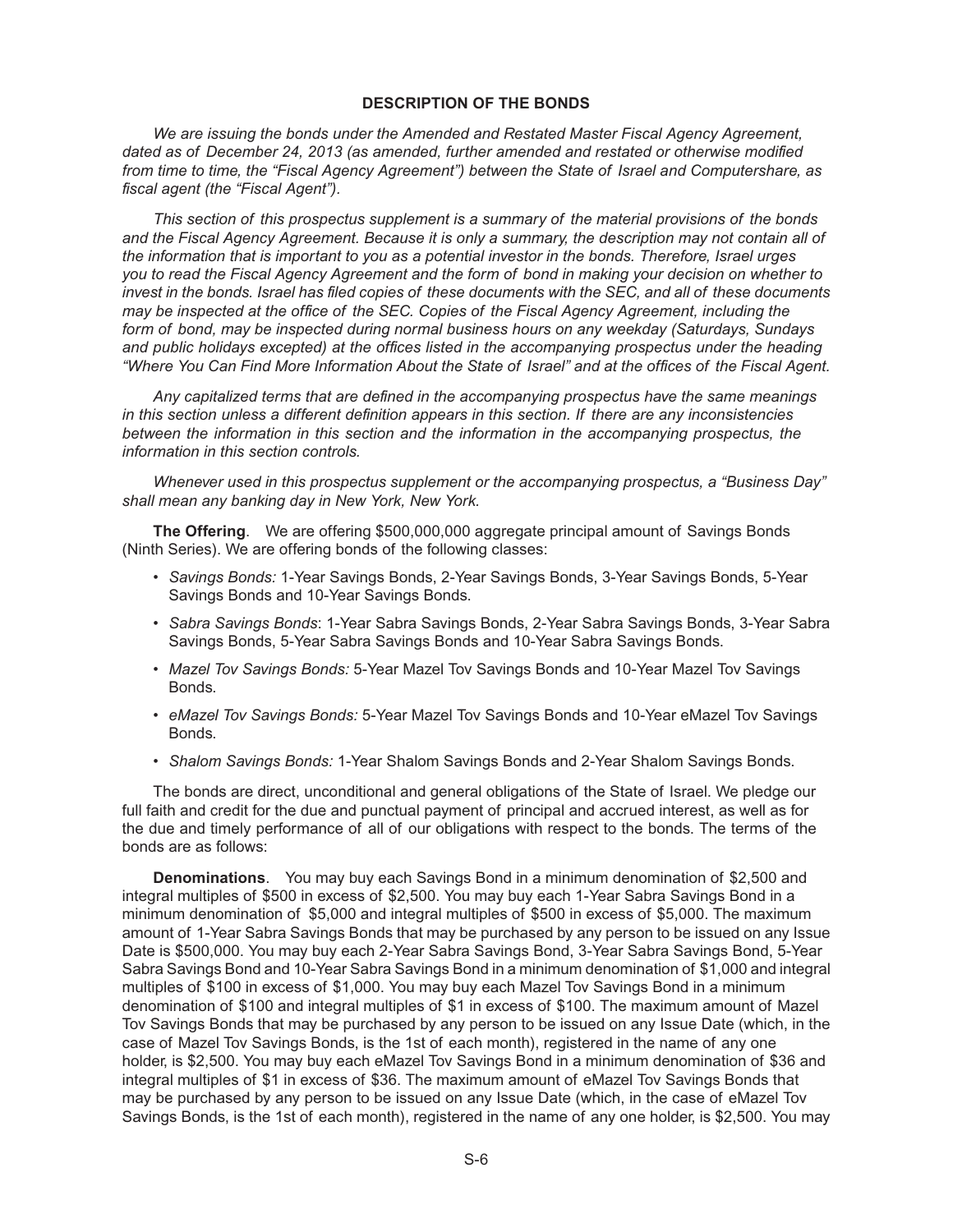buy each Shalom Savings Bond in a minimum denomination of \$36 and integral multiples of \$1 in excess of \$36. The maximum amount of Shalom Savings Bonds that may be purchased by any person on any Issue Date is \$1,000,000. Shalom Savings Bonds can only be issued to a permitted holder (as discussed in more detail under "— Limitation on Purchases" below). We may specify a lower multiple in excess of the minimum denomination for each of Savings Bonds, Sabra Savings Bonds, Mazel Tov Savings Bonds, eMazel Tov Savings Bonds and Shalom Savings Bonds in the relevant rate sheet for an issue of bonds.

**Issue Dates and Sales Periods**. Savings Bonds and Sabra Savings Bonds will be issued on the 1st and 15th of each month (each, an "Issue Date" for such bonds). There will be two (2) sales periods per month:

- bonds issued on the 15th of the month will be offered from the 1st of the month through the 14th of the month; and
- bonds issued on the 1st of the month will be offered from the 15th of the month preceding the Issue Date through the last day of that month.

Mazel Tov Savings Bonds, eMazel Tov Savings Bonds and Shalom Savings Bonds will be issued on the 1st of each month (the "Issue Date" for such bonds). These bonds will be sold in one (1) sales period per month: from the 1st of the month preceding the Issue Date through the last day of that month.

In order to purchase a bond of a specific Issue Date, your subscription must be accepted by or on behalf of Israel before such Issue Date (or before such other date as may be announced). If your subscription is accepted by or on behalf of Israel on or after an Issue Date (or such other date), your bond will be issued on a subsequent Issue Date. However, if you are reinvesting a matured State of Israel bond, in order for your new bond to be issued on the maturity date of your reinvested bond, your subscription must be accepted by or on behalf of Israel within five (5) calendar days after the maturity date of your reinvested bond (or, if such date falls on a non-Business Day, the first Business Day after such date). Unless sales of a certain bond are suspended, a subscription shall be deemed to have been accepted as of the date upon which the completed subscription forms and the purchase price are actually received in form acceptable to the Fiscal Agent or to Development Corporation for Israel on behalf of the Fiscal Agent.

**Maturity**. Your bond will mature on the first calendar day of the month during which the first (1st), second (2nd), third (3rd), fifth (5th) or tenth (10th) anniversary, as the case may be, of the Issue Date of your bond occurs. For example, a 3-Year Savings Bond issued on September 15, 2021 will mature on September 1, 2024. If your Issue Date is the 15th of the month, your bond will mature two (2) weeks earlier than the total number of years of the bond.

**Interest Rate**. The interest rate applicable to each bond will be determined by Israel and included in a rate sheet which will be filed with the SEC as a Free Writing Prospectus prior to the beginning of the sales period of such bond. If such date is a legal holiday in Israel, the Free Writing Prospectus may be filed with the SEC one (1) Business Day earlier. For example, the interest rate on a 10- Year Savings Bond issued on Wednesday, October 1, 2021 will be announced one (1) Business Day prior to September 15, 2021, i.e., on Tuesday, September 14, 2021 (or, if such date were a legal holiday in Israel, on Monday, September 13, 2021).

**Interest and Maturity Payments**. Interest on the bonds will not be paid until maturity, at which point the State of Israel will initiate the payment for the aggregate amount of principal and accrued interest on the bonds that have matured. Interest will accrue from (and including) the Issue Date of the bonds and will be compounded annually until (but not including) the maturity date. When the bonds mature, the face amount of the bonds will be paid in U.S. currency. *The bonds will not earn or accrue interest after maturity*.

**Limitation on Purchases**. Purchases of eMazel Tov Savings Bonds and Shalom Savings Bonds are only available through the website of Development Corporation for Israel (*http://www.israelbonds.com*).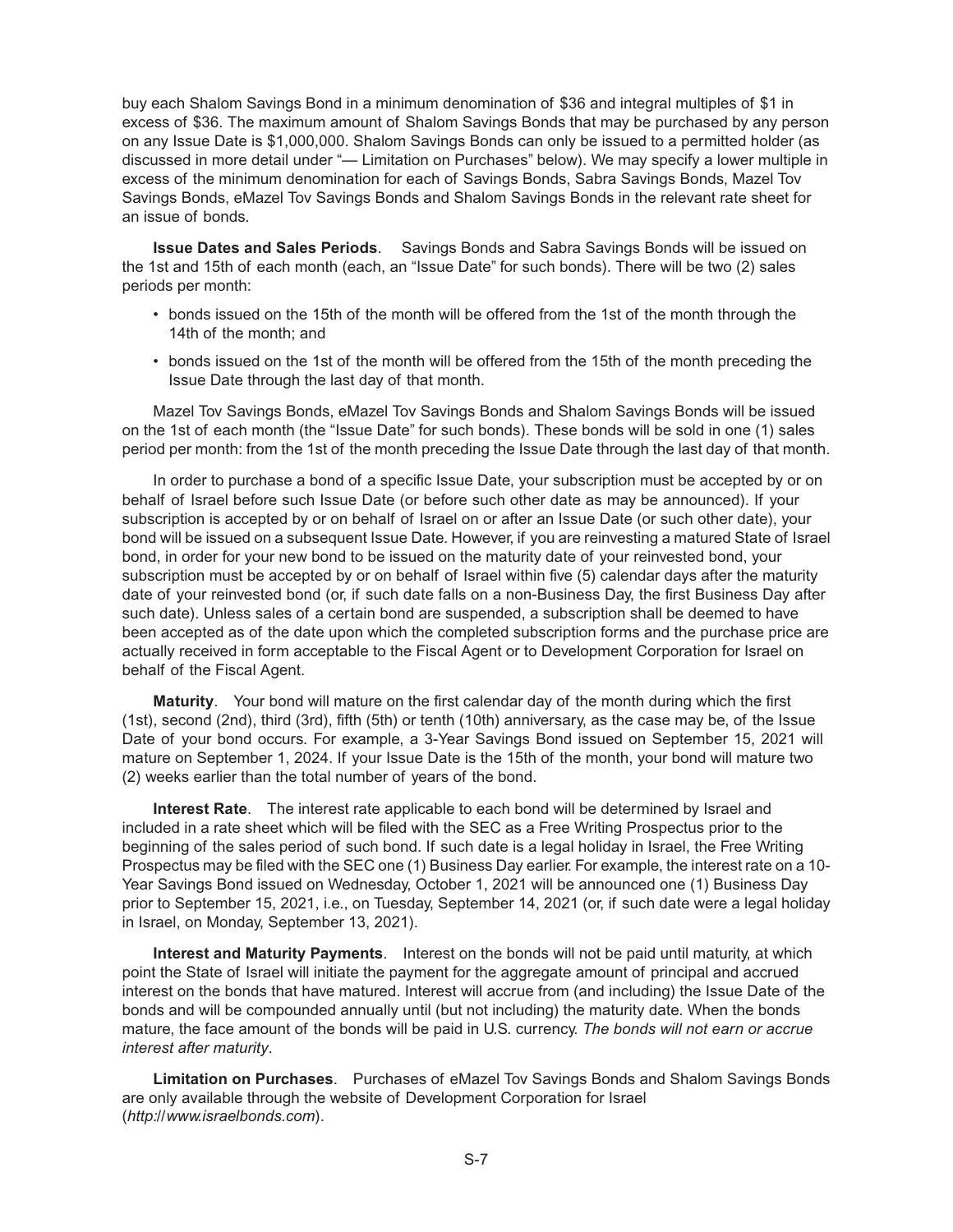The purchase of Shalom Savings Bonds is permitted only if the Shalom Savings Bonds purchased are issued to a permitted holder. Permitted holders of Shalom Savings Bonds are limited to any religious, charitable, literary, scientific or educational organization, contributions to which are, at the time of the transfer, deductible for income and similar tax purposes under the U.S. Internal Revenue Code of 1986, as amended (or are accorded similar treatment under the laws of the country in which the transferee is located) provided that the purchase of the Shalom Savings Bonds to be issued to such entity is without any compensation to the purchaser. For the avoidance of doubt, no governmental entities (sovereign, state or local), no individuals and no individual or personal trusts qualify as permitted holders of Shalom Savings Bonds.

The State of Israel has the right to decline to issue Shalom Savings Bonds to an entity that the State of Israel does not deem to be a permitted holder.

**Right to Suspend or Terminate Sales**. Israel reserves the right to suspend or terminate new sales of any series or maturity periods of bonds at any time, for any period of time and for any reason, including without limitation, for reasons relating to market conditions. Any subscription received in respect of a series or maturity period of bonds for which sales have been suspended will be returned to the subscriber.

**Limited Transferability.** You may not transfer, assign or pledge the bonds, in whole or in part, or any interest therein, and the bonds may not be securitized, except as described herein or with the prior written consent of Israel. You may transfer the bonds to the following permitted transferees under the circumstances described below, provided that each such transferee of the bonds must hold at least the minimum purchase requirement (see "— Denominations" above) with respect to such bonds, as applicable:

- Israel. If you donate your bond to Israel, the bond (and any bond payments to which you might be entitled) will be canceled and the debt represented by the bond and/or check will be deemed forgiven;
- Any religious, charitable, literary, scientific or educational organization, contributions to which are, at the time of the transfer, deductible for income and similar tax purposes under the U.S. Internal Revenue Code of 1986, as amended (or are accorded similar treatment under the laws of the country in which the transferee is located), provided that a transfer to such entity is made by gift or bequest without any compensation to the transferor;
- The registered owner's spouse, children, grandchildren, siblings, parents or grandparents;
- Upon the death of the bondholder, to any person in accordance with such bondholder's testamentary disposition and/or applicable laws of descent and distribution; or
- Anyone designated by a written direction signed in the name of the State of Israel as a permissible transferee.

Due to the limited transferability of the bonds and the limited circumstances under which we will purchase the bonds (see "— Early Redemption" below), bondholders may not be able to readily liquidate their investment prior to maturity.

**Event of Default**. If we default on the payment of interest or principal with respect to a particular bond:

- Any amount of interest or principal in default will accrue interest at the interest rate applicable to that bond on the date of such default until such default is cured; and
- If any default continues for a period of ninety (90) calendar days, the principal amount of the bond will, at the option of, and upon written demand to us by, the registered owner(s) of the bond, mature and become due and payable, together with accrued and unpaid interest, upon the date that such written demand is actually received by us, unless prior to such date we cured all defaults in respect of the bonds.

**Early Redemption**. The bonds are subject to early redemption and repurchase by the State as described under this heading. Whether the bonds are redeemed at the option of the State, or repurchased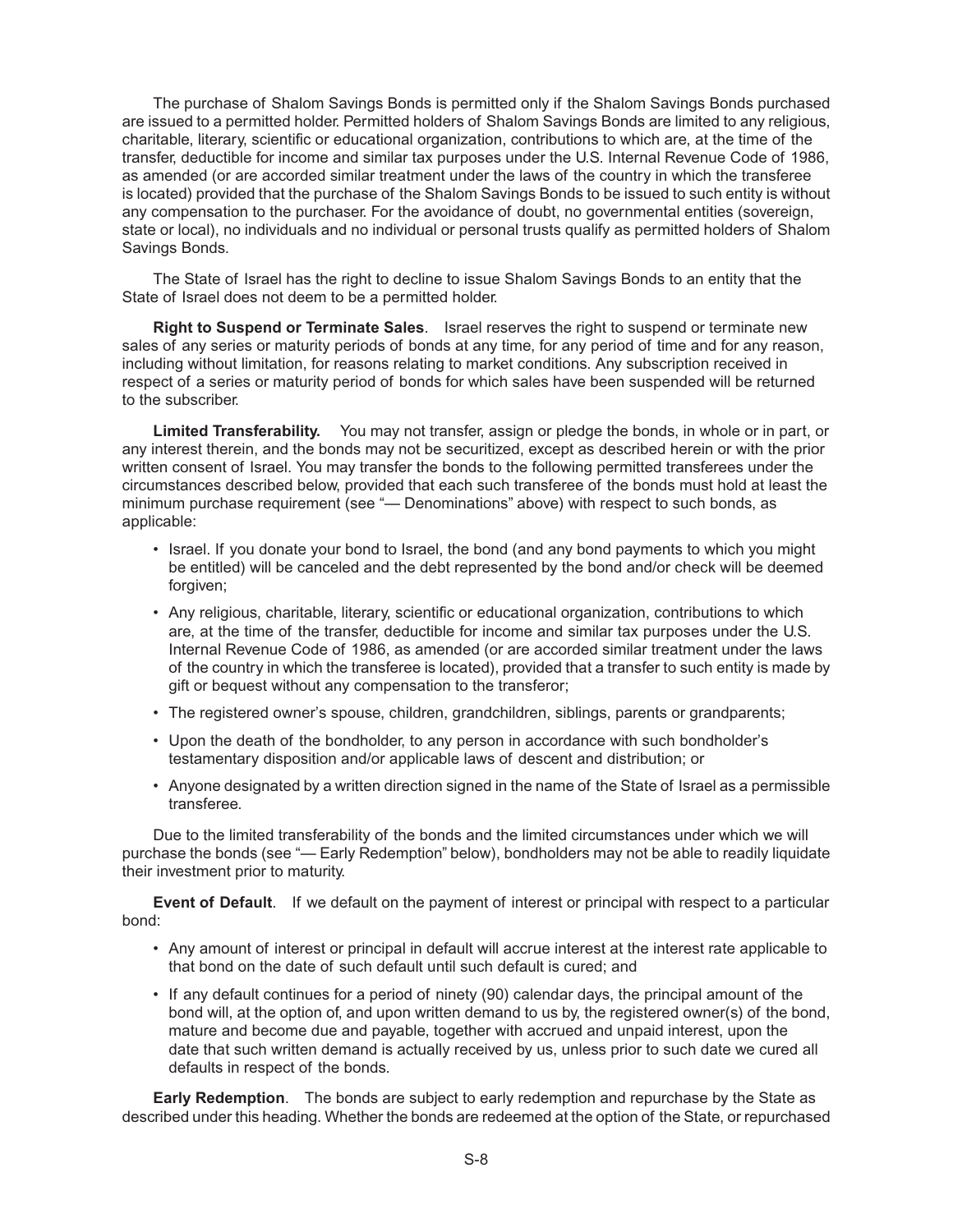by the State at the request of the bondholder or on such other terms and conditions as the State may determine, the State will redeem or repurchase bonds for a purchase price equal to the principal amount of the bond together with interest accrued to the redemption or repurchase date. If the redemption or repurchase price is not paid upon the surrender of any bond, then such bonds will continue to accrue interest at the rate prescribed for such bonds through the maturity of the bond.

*Repurchase by the State at the Request of a Bondholder*. A bond may be repurchased by the State prior to its maturity, but only on the first Business Day of a given month, within sixty (60) days following the State's receipt of a bondholder's written request accompanied by an instrument of transfer in a form approved by the Fiscal Agent, under the following four scenarios, as applicable:

- Upon the death of any natural person who was the original registered owner of the bond ("Original Owner") or, in the event there is more than one Original Owner, upon the death of the last surviving Original Owner; provided that such obligation of the State to repurchase upon death shall cease and terminate and shall not apply when the bond is owned by a transferee or assignee.
- Upon the death of the Original Owner or, in the event there is more than one Original Owner, upon the death of the last surviving Original Owner, where such Original Owner(s) contributed the bond to a trust of which the Original Owner(s) is(are) the sole beneficiary(ies); provided that such obligation of the State to repurchase upon death shall cease and terminate and shall not apply when the bond is owned by a transferee or assignee.
- Upon the death of any natural person (or the dissolution of a testamentary trust following the death of such person) who owned such bond through an IRA, Roth IRA or Keogh or H.R. 10 Plan.
- Upon the termination of any Employee Benefit Plan which owned such bond; unless, in the case of an IRA, Roth IRA or a Keogh or H.R. 10 Plan, the beneficiary or administrator of such plan advises the State or Development Corporation for Israel that it intends to transfer such plan to another plan in a "rollover" transaction, as such term is defined in Section 402 of the U.S. Internal Revenue Code of 1986, as amended, within the time limit prescribed for such "rollover." In order to redeem a bond upon the termination of an Employee Benefit Plan that is the owner of the bond, sufficient evidence must be provided to the State that such Employee Benefit Plan has been terminated and that the assets must be liquidated to meet the Plan's commitments.

The first three scenarios described above are subject to the caveat that the State may suspend or terminate its obligation to purchase such bond if, in the opinion of the State, a material number of the affected original registered owners have died as a result of war, epidemic, catastrophe of nature or other disaster.

As used herein, "Employee Benefit Plan" means any employee benefit plan as defined in Section 3 of the Employee Retirement Income Security Act of 1974, as amended, or any comparable legislation in effect at the time of determination, or any Individual Retirement Account, Roth Individual Retirement Account, Keogh or H.R. 10 Plan, or, subject to the approval of the State, a plan or fund, if any, irrespective of its location or place or organization, determined by the State to be a comparable plan or fund.

*Redemption at the Option of the State*. The bonds are subject to redemption at any time by the State. The bonds of this series are redeemable as a whole or in part. If the bonds are redeemed in part, selection of the bonds will be at the State's discretion; however, the bonds will be redeemed in groups, such that each group of bonds will consist of all bonds of this series that bear the same Issue Date (each, a "tranche"). In addition, no bonds of a particular tranche will be redeemed at the option of the State unless bonds of tranches with prior Issue Dates are or have been called for redemption. For purposes of such redemption, the bonds will be called in accordance with the provisions of the Fiscal Agency Agreement, and there will be no aggregation of different series or other debt instruments of the State. (For the avoidance of doubt, there will be no aggregation irrespective of any similarity in name, maturity, currency, denomination, integral terms and/or Issue Date between the bonds offered hereby and any different series or other debt instruments of the State.) A notice of redemption will be mailed to all bondholders by the Fiscal Agent between thirty (30) and sixty (60) days prior to the redemption date. The notice will set forth: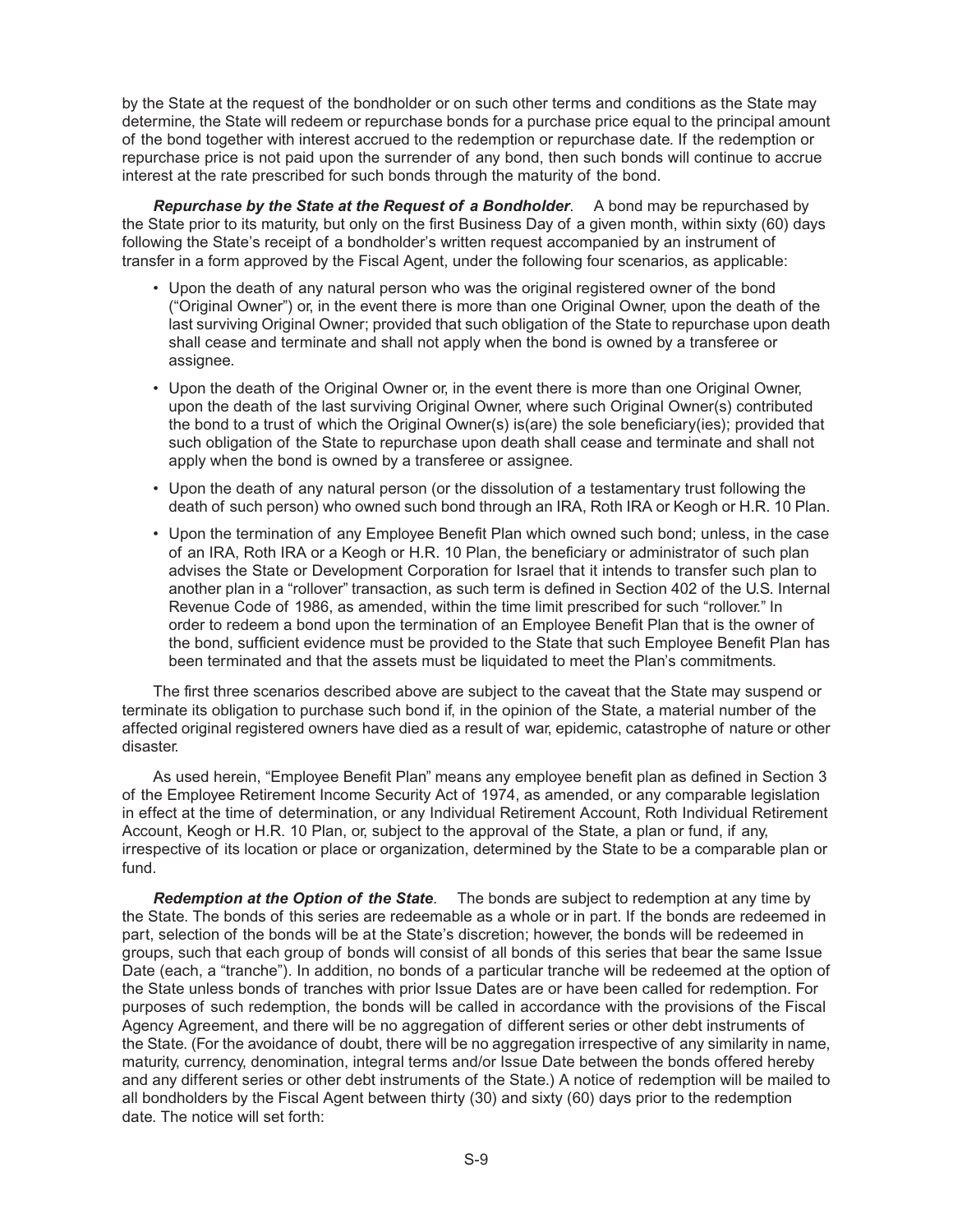- The redemption date;
- Whether all bonds or a group of bonds are to be redeemed;
- In the case of a redemption of a group of bonds, a description of the group of bonds that are to be redeemed;
- The redemption price;
- That on the redemption date no owner of bonds called for redemption is entitled to more than the redemption price, and that the redemption price is due and payable on the redemption date; and
- The place where the bonds are to be redeemed.

The State will not be required to issue or register the transfer or exchange of any bond during the period beginning with the fifteenth (15th) Business Day prior to the date of the mailing of a notice of redemption through the end of the date of the mailing. The State will also not be required to register the transfer or exchange of any bond selected for redemption in whole or in part, except for the unredeemed portion of the bonds being redeemed in part.

*Repurchase by the State Under Other Terms and Conditions*. In addition to a redemption or repurchase of the bonds as described above (see "— Repurchase by the State at the Request of Bondholder" and "— Redemption at the Option of the State"), the State reserves the right to repurchase the bonds in whole or in part, at any time, at such terms and under such conditions as may be determined by the State. Bonds so repurchased shall be purchased from bondholders willing to sell such bonds on the terms and conditions determined by the State in respect of such repurchase. Repurchased bonds may be held or resold by the State or surrendered to the Fiscal Agent for cancellation in accordance with the Fiscal Agency Agreement.

**Bond Certificate**. We are issuing the bonds in book-entry form. Therefore, bond certificates will not be issued (except in the limited circumstances described below in this paragraph). Instead, the Fiscal Agent will mail to the purchaser and owner of each bond a confirmation that the owner has been listed in the bond register as the registered owner of the bond along with other pertinent information. Certificates for Savings Bonds, Mazel Tov Savings Bonds and Sabra Savings Bonds will be issued only to government agencies, pension funds, financial institutions and Employee Benefit Plans that so request at the time of purchase. (Certificates will not be issuable for eMazel Tov Savings Bonds and Shalom Savings Bonds.) We will forward all notices relating to the bonds to the registered owner(s). You may transfer a bond, if permitted under the terms of this prospectus supplement, by notifying the Fiscal Agent in writing of the transfer request along with appropriate transfer documents and any fee and expenses, required by the Fiscal Agent to be paid by the transferor. The transferor must also pay the State for any of the State's expenses in connection with the transfer. The Fiscal Agent will then record the transfer in the bond register. We will only repurchase bonds upon presentation of appropriate transfer documents (and the bond certificate if one was issued) to the Fiscal Agent. Upon maturity of a bookentry bond or redemption of a book-entry bond, the Fiscal Agent will automatically pay the principal amount and accrued interest on the book-entry bond to the registered owner by mailing a check to the last address of the registered owner as listed in the bond register or, if written instructions are given by the registered owner, by automatic clearing house funds to the bank and bank account specified by the registered owner. Bond certificate holders must present the physical certificate to the Fiscal Agent to receive payment. The bond owner will bear all expenses in connection with the replacement and delivery of a new bond. Israel will issue a new bond certificate to the bond owner for no cost, in the event the bond owner notifies the Fiscal Agent in writing that the bond certificate was never delivered, no later than six (6) months following the original Issue Date of the bond.

**Fiscal Agent**. Computershare will act as the fiscal agent for the bonds. The address for Computershare is 250 Royall Street, Canton, MA 02021, Attention: State of Israel Bonds. The telephone number is 1-866-SOI-DIAL (764-3425).

**Other State of Israel Debt Instruments**. The State issues debt instruments, including securities denominated in U.S. dollars, whose names, series, maturities, denominations, issue dates, interest commencement dates, maturity dates and/or other integral terms may be similar to those of the bonds.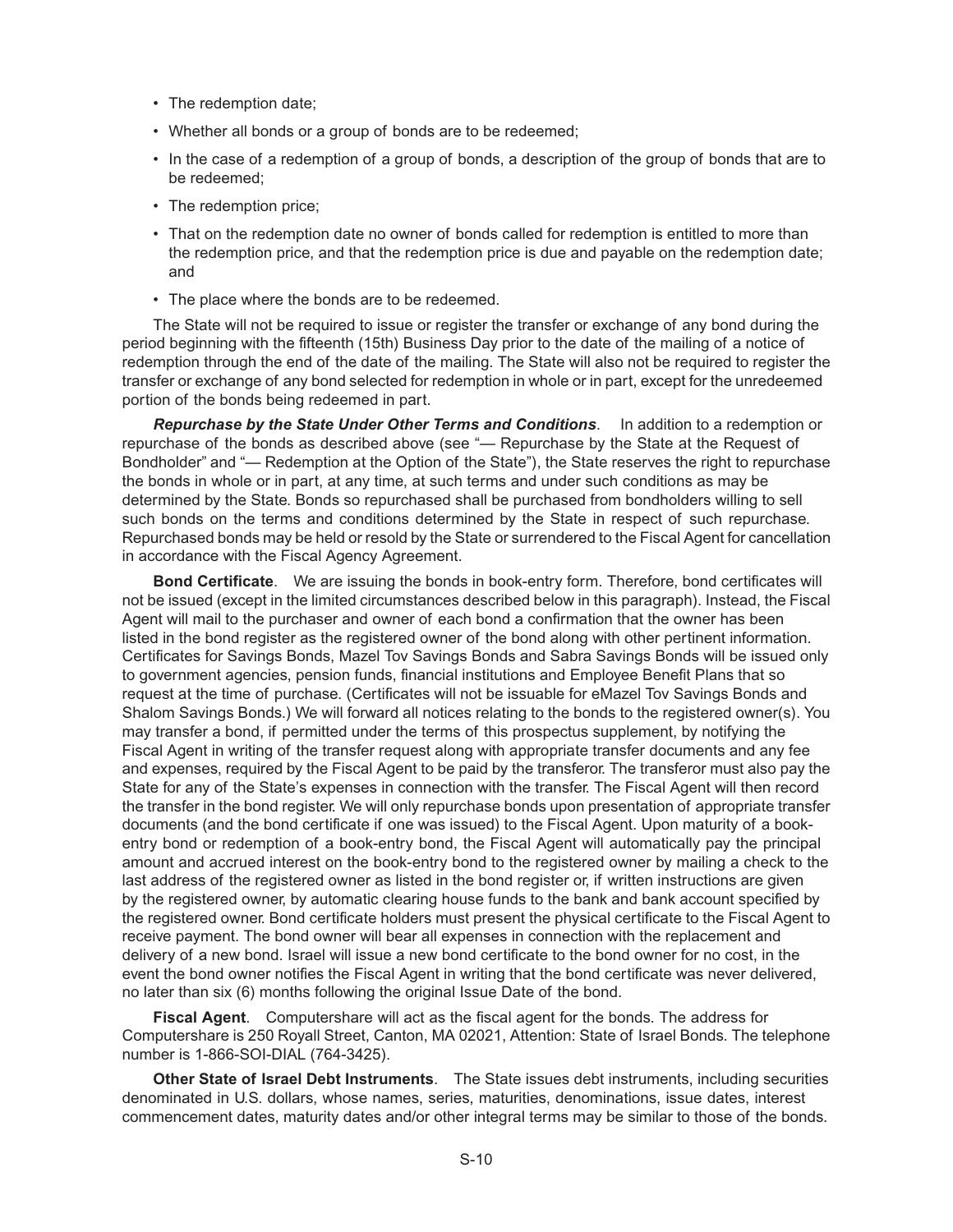The bonds offered hereby are considered a separate and distinct class of securities, for all purposes, from any other State of Israel debt instruments irrespective of any such similarity. For purposes of a redemption at the option of the State, the bonds will be called in accordance with the provisions of the Fiscal Agency Agreement, and there will be no aggregation of different series or other debt instruments of the State (see "Early Redemption — Redemption at the Option of the State" above).

The foregoing description of the material terms of the bonds is qualified by reference to the full terms of the bonds. Bonds offered and sold outside of the United States may be offered and sold in reliance on Regulation S or another applicable exemption from the registration requirements of the Securities Act of 1933, as amended. Such bonds have not been and will not be registered under the Securities Act. Accordingly, subject to certain exceptions, such bonds may not be offered, sold or delivered within the United States to United States persons.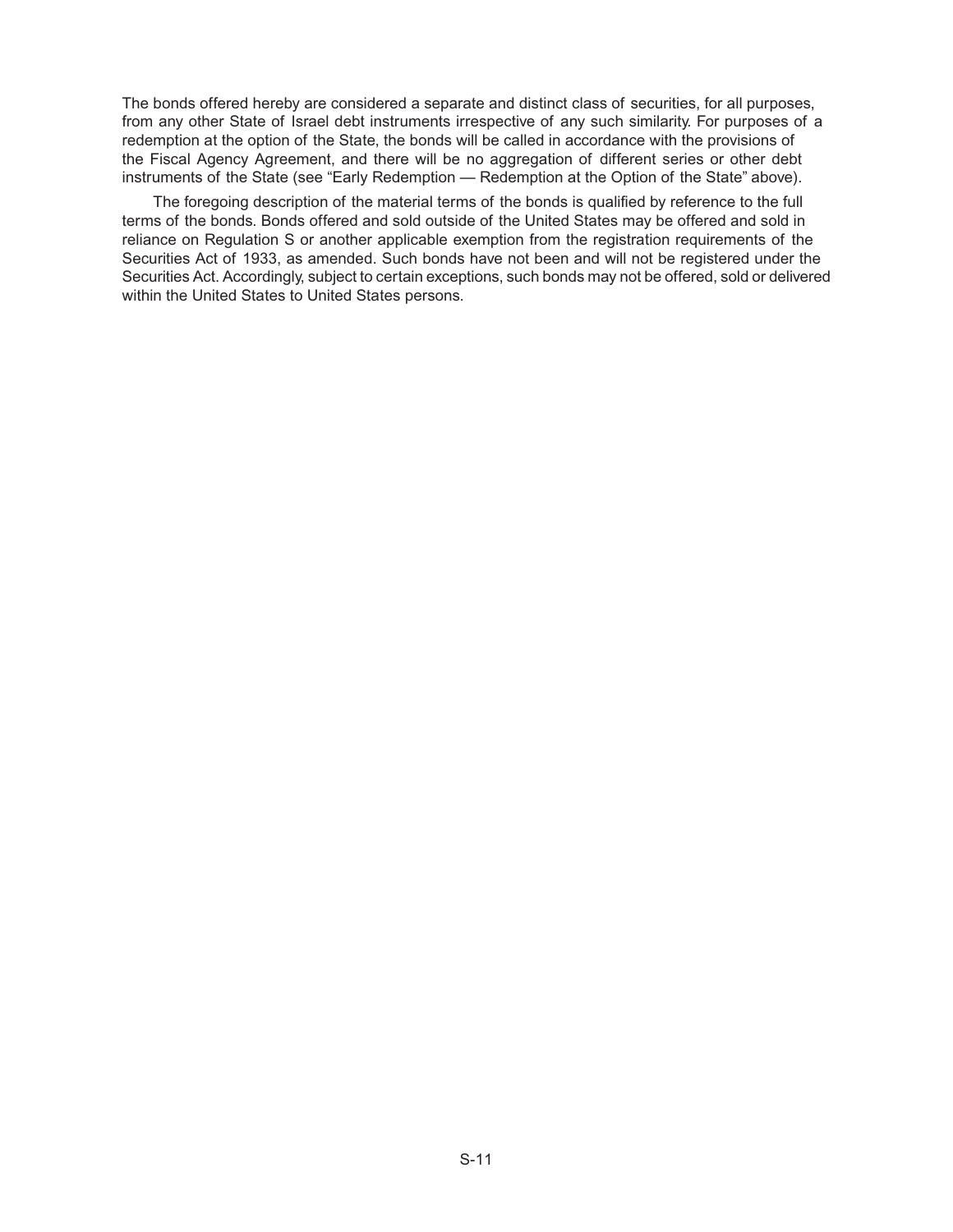## **RISK FACTORS**

*You should read this prospectus supplement, the accompanying prospectus and the documents incorporated by reference herein and therein carefully. Words and expressions defined elsewhere in this prospectus supplement and the accompanying prospectus have the same meaning in this section. Investing in the bonds involves certain risks. Israel may become unable to pay interest, principal or other amounts on or in connection with the bonds for any number of reasons. Factors which Israel currently views as material for assessing the risks of investing in the bonds are described below. However, additional risks that are not currently known to Israel, or that it currently deems immaterial, may arise or become material and, accordingly, Israel does not represent that the statements below regarding the risks of investing in the bonds are exhaustive. The materialization of any such known or unknown risks could, individually or cumulatively, have a material adverse effect on Israel's ability to make payments on the bonds, in which case you could lose all or part of your investment. You should consider carefully whether an investment in the bonds is suitable for you in light of your personal circumstances. You should make your own inquiries as you deem necessary without relying on Israel or any underwriter and should consult with your financial, tax, legal, accounting and other advisors prior to deciding whether to make an investment in the bonds. You should consider, among other things, the following:*

## **Risks related to the bonds**

## *The bonds may not be a suitable investment for all investors.*

You must determine the suitability of investment in the bonds in light of your own circumstances. In particular, you should:

- (i) have sufficient knowledge and experience to make a meaningful evaluation of the bonds and the merits and risks of investing in the bonds;
- (ii) have access to, and knowledge of, appropriate analytical tools to evaluate, in the context of your particular financial situation, an investment in the bonds and the impact the bonds will have on your overall investment portfolio;
- (iii) have sufficient financial resources and liquidity to bear all of the risks of an investment in the bonds, including where the currency for principal or interest payments is different from your currency;
- (iv) understand thoroughly the terms of the bonds and be familiar with the behavior of any relevant indices and financial markets; and
- (v) be able to evaluate (either alone or with the help of a financial advisor) possible scenarios for economic, interest rate and other factors that may affect your investment and your ability to bear the applicable risks.

## *There is no secondary trading market for the bonds and transferability is limited.*

Except under certain limited circumstances, the bonds may not be transferred, sold or pledged. As a result, no secondary market can develop for the bonds and they will not be traded on an established securities market (or the substantial equivalent thereof).

## *The bonds may be issued with original issue discount.*

If the stated principal amount of the bonds exceeds their issue price by an amount equal to or greater than a statutorily defined *de minimis* amount, the bonds will be treated as issued with original issue discount ("OID") for U.S. federal income tax purposes in an amount equal to such excess. If the bonds are issued with OID, a bondholder subject to U.S. federal income taxation generally will be required to include the OID in gross income (as ordinary income) as the OID accrues on a constant yield to maturity basis in advance of the receipt of cash payments attributable to the OID and regardless of such bondholder's method of accounting for U.S. federal income tax purposes.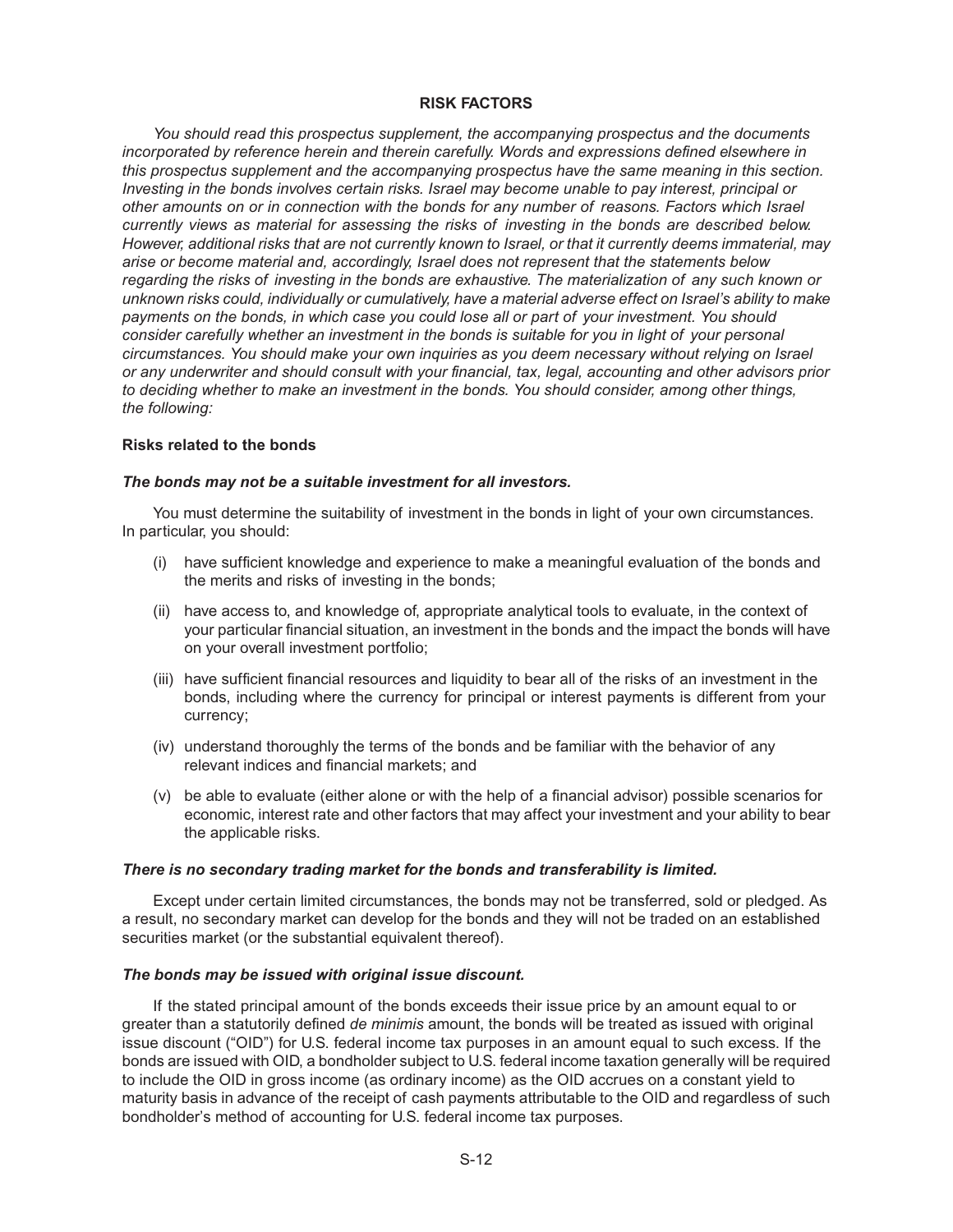## *There can be no assurance that the laws of the State of New York in effect as of the date of this prospectus supplement will not be modified.*

The conditions of the bonds are based on the laws of the State of New York in effect as of the date of this prospectus supplement. No assurance can be given as to the impact of any possible judicial decision or change to New York law or administrative practice after the date of this prospectus supplement.

#### *Legal investment considerations may restrict certain investments.*

The investment activities of certain investors are subject to legal investment laws and regulations, or review or regulation by certain authorities. You should consult your legal advisors to determine whether and to what extent (i) the bonds are legally permissible investments for you, (ii) the bonds can be used as collateral for various types of borrowing and (iii) other restrictions apply to your purchase or pledge of any bonds. Financial institutions should consult their legal advisors or the appropriate regulators to determine the appropriate treatment of the bonds under any applicable risk-based capital or similar rules.

#### *Investors in the bonds may be subject to interest rate risks.*

Investment in fixed rate bonds involves the risk that subsequent changes in market interest rates may adversely affect the value of the fixed rate bonds.

#### *The bonds are unsecured.*

The bonds constitute unsecured obligations of the State of Israel. This means that bondholders will not have recourse to any security or other assets of the State of Israel should the State of Israel default on its payment obligations in respect of the bonds.

## *The bonds are subject to optional redemption or repurchase by the State of Israel.*

The State of Israel may redeem or repurchase the bonds in whole or in part, at any time or from time to time, prior to their scheduled maturity dates. For example, the State of Israel may choose to redeem or repurchase the bonds when its cost of borrowing is lower than the interest rate on the bonds. Upon such redemption or repurchase, an investor might not be able to reinvest the redemption proceeds at an effective interest rate as high as the interest rate on the bonds being redeemed and might only be able to do so at a significantly lower rate. Potential investors should consider reinvestment risk in light of other investments available at that time.

## *Principal and interest payments will be made in U.S. dollars and will be subject to exchange rate risks and exchange controls affecting investors whose principal currency is not U.S. dollars.*

The State of Israel will pay principal and interest on the bonds in U.S. dollars. This presents certain risks relating to currency conversions if an investor's financial activities are denominated principally in a currency or currency unit other than U.S. dollars ("Investor's Currency"). These include the risk that exchange rates may significantly change (including changes due to devaluation of the U.S. dollars or revaluation of the Investor's Currency) and the risk that authorities with jurisdiction over the Investor's Currency may impose or modify exchange controls. An appreciation in the value of the Investor's Currency relative to the U.S. dollar would decrease (1) the Investor's Currency-equivalent yield on the bonds and (2) the Investor's Currency-equivalent value of the principal payable on the bonds. Government and monetary authorities may impose (as some have done in the past) exchange controls that could adversely affect an applicable exchange rate. As a result, investors may receive less interest or principal than expected, or no interest or principal.

#### **Risks related to the State of Israel and the geopolitical and economic environment**

## *Israel's access to credit is affected by external factors such as regional and international political and economic conditions.*

Israel's access to credit in the international capital markets is affected by regional and international political and economic conditions, including interest rates in financial markets outside Israel, the impact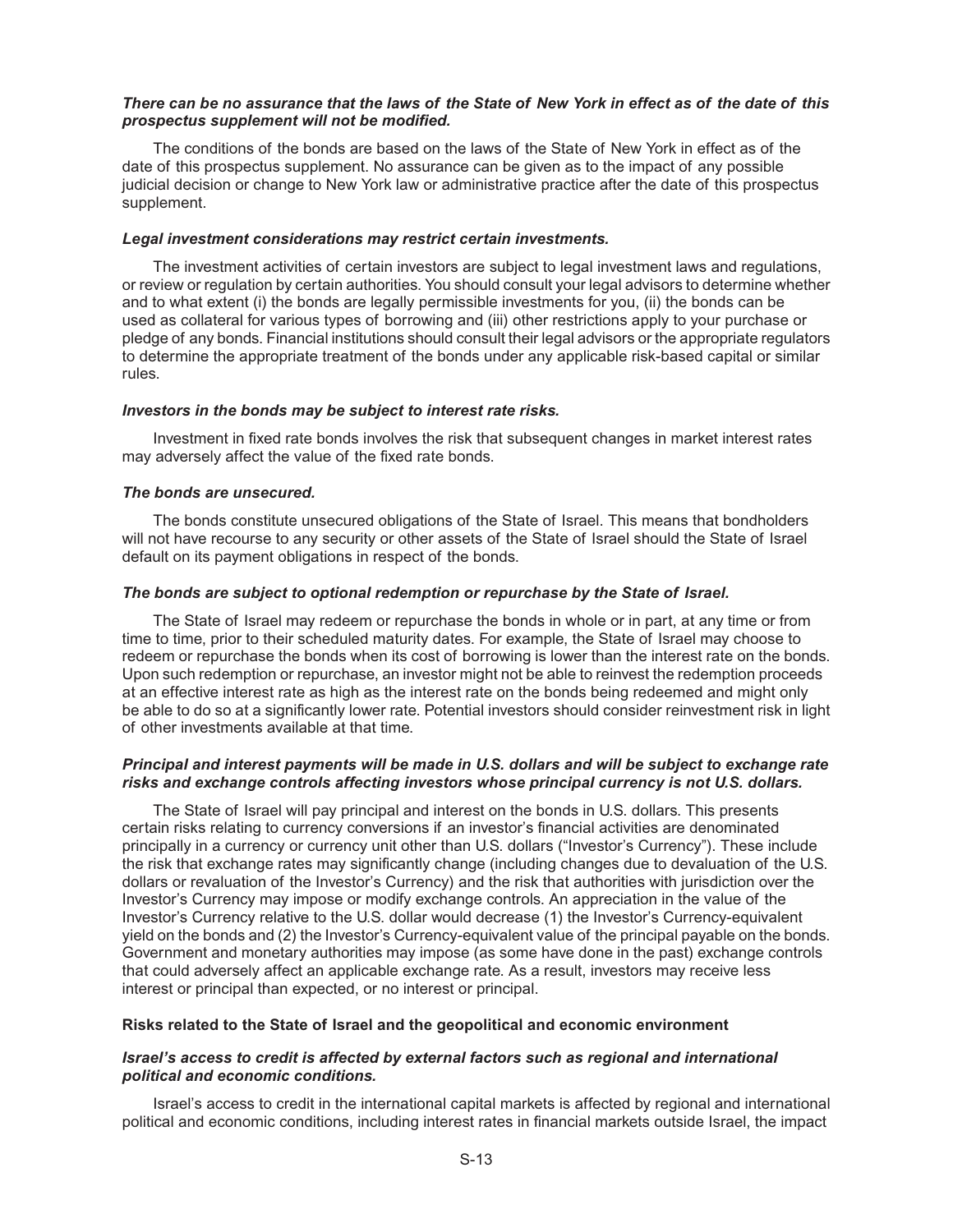of changes in the credit rating of Israel, the global, regional and Israeli security situations, the economic growth and stability of Israel's major trading partners and the global high-tech market. As a result, political, economic or market factors, which may be outside Israel's control, may impact the debt dynamics of Israel and could adversely affect Israel's cost of funds in the international capital markets and the liquidity of and demand for Israel's debt securities, including the bonds. In addition, any negative change in the credit rating of Israel could adversely affect the trading price of Israel's debt securities, including the bonds.

#### *Israel's political, economic and military environment may continue to be volatile.*

Israel has from time to time experienced political situations and has been subject to ongoing security concerns. Since the establishment of the State of Israel in 1948, a number of armed conflicts have occurred between Israel and its Arab neighbors. Political instability in the Middle East has increased since the terrorist attacks of September 11, 2001 and news of Iran's reported nuclear program. Since 2005, when Israel withdrew from the Gaza strip, terrorist violence from Gaza has increased. If the level of instability and violence remains at elevated levels or increases in the future, Israel's capital markets, the level of tourism in Israel and foreign investment in Israel, among other things, may suffer. The conflicts with Hamas in the Gaza strip and with Hezbollah in Lebanon may worsen and potentially affect Israel's economic condition. In addition, political situations may affect the stability of the Israeli economy.

Since January 2011, there has been political instability and civil unrest in numerous Middle Eastern and North African countries, including Bahrain, Libya, Egypt, Tunisia, Yemen and Syria. This unrest has resulted in the removal of long-standing leadership in several of these countries and created turbulent political situations in others.

As Israel is situated in this region, it closely monitors these events, aiming to protect its economic, political and security interests. The delicate relations between Israel and its neighbors could become even more fragile with the domestic turmoil and change in regimes. Instability in the Middle East and North Africa region have so far not materially affected Israel's financial or political situation, and countries that have signed peace agreements with Israel have remained committed to them, regardless of internal political developments.

Nevertheless, there can be no assurance that instability in the region will not escalate in the future or will not spread to additional countries in the region. Military efforts have significantly decreased the presence of the Islamist militia group known as ISIS in Syria and Iraq, but there is growing concern regarding Shiite militias taking control over the relinquished territory and the creation of a land corridor from Tehran to the Mediterranean under Iranian influence.

In 2019, there were two general elections; however, after each election, a coalition government was not formed by the deadline. A third election was held in March 2020 and a coalition government was subsequently formed in April 2020. However, as Israel's state budget for 2020 was not passed by the mandated deadline of December 23, 2020, the government was dissolved and a new election was held in March 2021. Following this election, the President selected Benjamin Netanyahu to form a coalition government. Mr. Netanyahu did not succeed in forming a coalition in the newly selected Knesset by the deadline. As a result, the President then selected Yair Lapid to form a coalition government. Mr. Lapid informed the President that he succeeded in forming a "rotation government" in which Naftali Bennett would first serve as the Prime Minister and Mr. Lapid would then be the alternate Prime Minister. On June 13, 2021 the Knesset voted in favor of the new government and the government began its term. However, even though Israel has a government as of the date of this prospectus supplement, any future changes in government, as a result of elections or otherwise, could limit the implementation of planned reforms and have a negative impact on Israel's economy.

## *The worldwide economic effects of the outbreak of the coronavirus (COVID-19) could adversely affect Israel's economy.*

In December 2019, the emergence of a new strain of the coronavirus (COVID-19) was reported in Wuhan, Hubei Province, China that has subsequently spread throughout the world, including Israel. On January 30, 2020 the World Health Organization declared COVID-19 a public health emergency of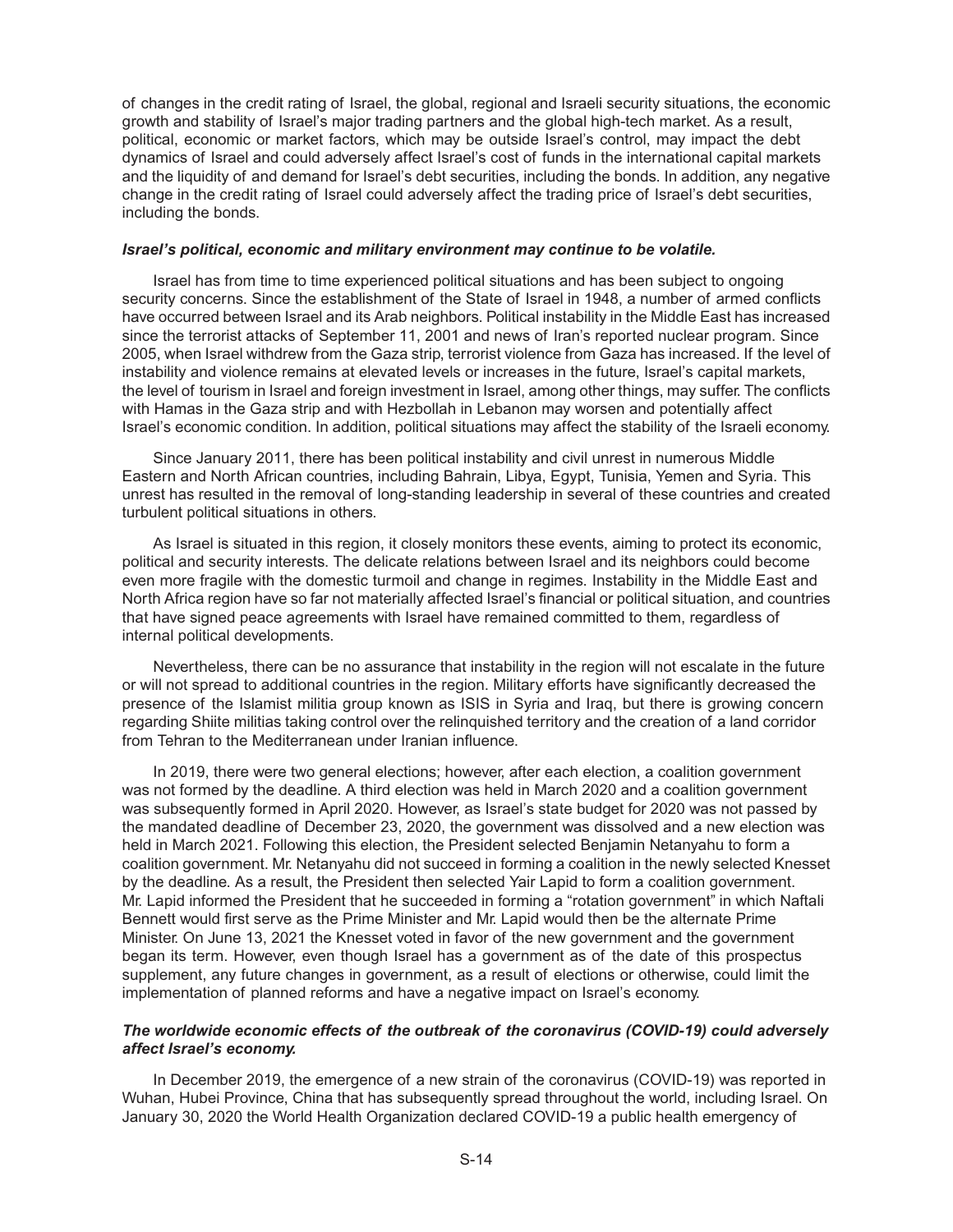international concern and on March 11, 2020 the World Health Organization declared COVID-19 a global pandemic. The COVID-19 outbreak is currently having an adverse impact on the global economy, the severity and duration of which continues to be difficult to predict.

Since the beginning of the outbreak, Israel has imposed various restrictions to prevent the spread of COVID-19. In February 2020, Israel imposed a mandatory quarantine for returning travelers from areas particularly affected by COVID-19 such as China, Italy and certain other countries in East Asia and Europe. In March 2020, a mandatory quarantine period was put into effect for all returning travelers from abroad and, throughout March 2020, restrictions were placed on residents and work activities. In April 2020, the first lockdown ended and the State began lifting some of its restrictions gradually over the following months. However, from September 18, 2020 to October 18, 2020, as a result of a spike in COVID-19 cases, Israel entered its second nationwide lockdown. A third nationwide lockdown commenced on December 27, 2020 and was in place until February 7, 2021. Following the end of the third lockdown, the State began to re-open and to lift the remaining restrictions. A mass vaccination program was introduced in December 2020 with at-risk populations and expanded to all citizens aged 16 and older in February 2021, followed by an extension of the program in June 2021 to cover all Israeli citizens aged 12 and older.

Despite the vaccination programs and restrictions imposed to prevent the spread of COVID-19, the trajectory of the COVID-19 outbreak remains uncertain and we cannot predict the duration or future effect of the pandemic, including the impact of any additional containment efforts. There is a risk that the spread of COVID-19 and the measures taken to contain its spread, including any further lockdowns that could result in businesses slowing or shuttering operations, may continue to have adverse effects on Israel's economy and financial markets, including an economic recession.

## *Israel is a foreign sovereign state and accordingly it may be difficult to obtain or enforce judgments against it.*

Israel is a sovereign state. Although Israel has waived its sovereign immunity in respect of the bonds, except for its sovereign immunity in connection with any actions arising out of or based on United States federal or state securities laws, enforcement in the event of a default may nevertheless be impracticable by virtue of legal, commercial, political or other considerations.

Because Israel has not waived its sovereign immunity in connection with any action arising out of or based on United States federal or state securities laws, it will not be possible to obtain a United States judgment against Israel based on such laws unless a court were to determine that Israel is not entitled under the United States Foreign Sovereign Immunities Act of 1976, as amended, to sovereign immunity with respect to such actions.

## *The global economic climate may have an adverse effect on Israel's economy.*

Israel's economy is affected by global economic conditions, including regional and international rates of economic growth. Recent developments in the global economy, including the United Kingdom's withdrawal from the European Union, have led to increased market volatility and decreased consumer confidence. The potential impact of these developments on the Israeli economy is uncertain.

Although Israel's economy showed moderate rates of growth in the years preceding the COVID-19 pandemic, there can be no assurance that Israel's economy will continue to grow after the pandemic in the case of a negative global economic climate.

As a result of the sovereign debt crisis in Europe, there was significant price volatility in the secondary market for sovereign debt of European and other nations at the beginning of the previous decade. If such price volatility resumes, due to another debt crisis or for other reasons, it could lead to a decline in the recoverability and value of the market price of Israel's debt securities, including the bonds. Sluggish economic growth or negative growth in the European Union or in other regions that are Israel's major trading partners could have a material adverse impact on Israel's balance of trade and adversely affect Israel's financial condition.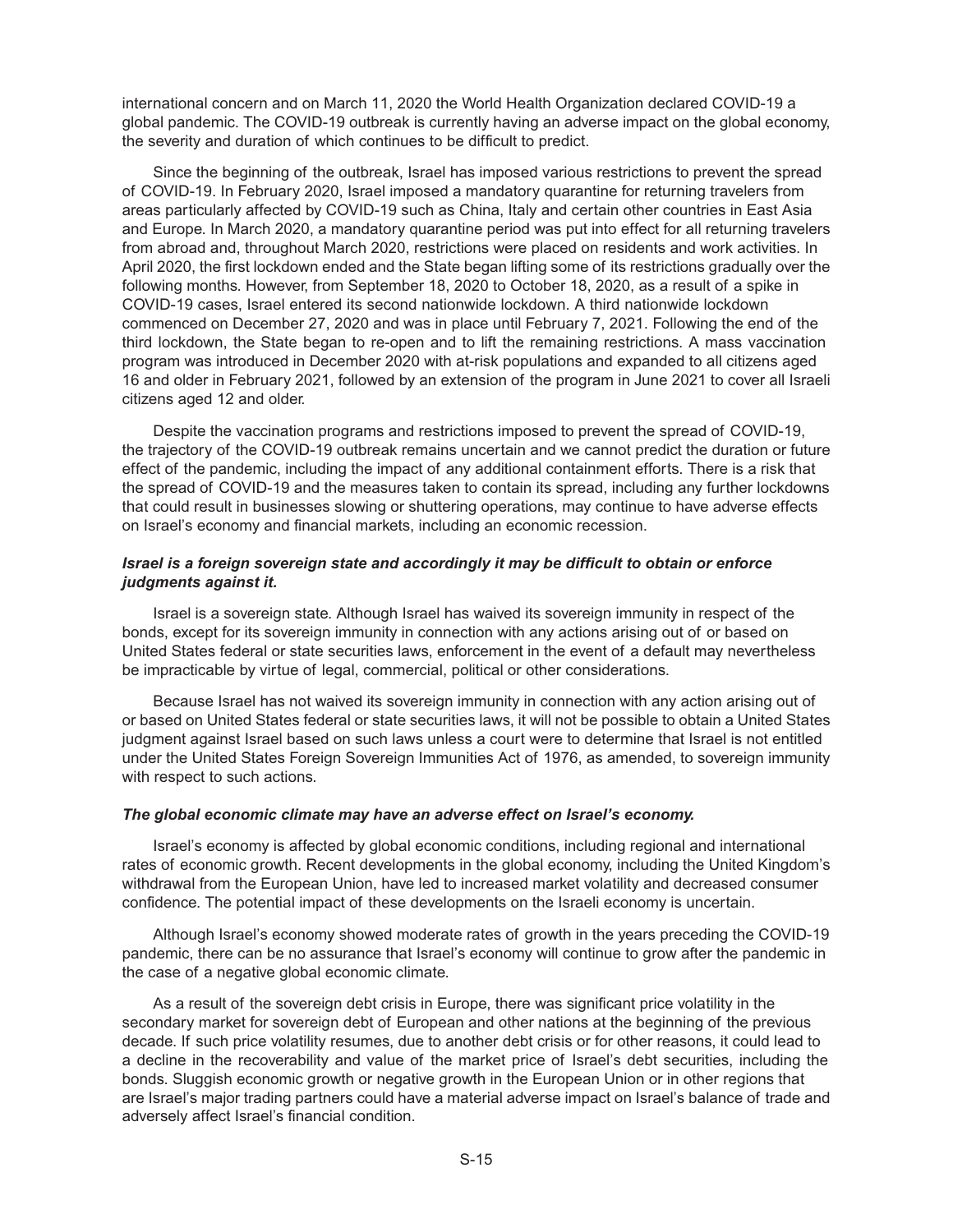## *The successful development of Israel's natural gas reserves involves certain risks that may make expected natural gas production levels unobtainable.*

There are numerous uncertainties associated with estimating quantities of natural gas reserves and projecting future rates of production and the level of revenue Israel will receive from its natural gas fields. These items are, in part, dependent on the reliability of seismic measurement technologies and the future international market for natural gas and other energy substitutes, as well as future development and operating costs, all of which may vary considerably from Israel's current assumptions. Moreover, certain of Israel's neighboring countries have asserted mineral rights with respect to certain natural gas reserves to which Israel currently lays claim. Any failure to meet expected natural gas production targets on the forecasted timelines, or at all, could have a negative impact on Israel's progress towards energy independence or the revenues that will be received by the State of Israel.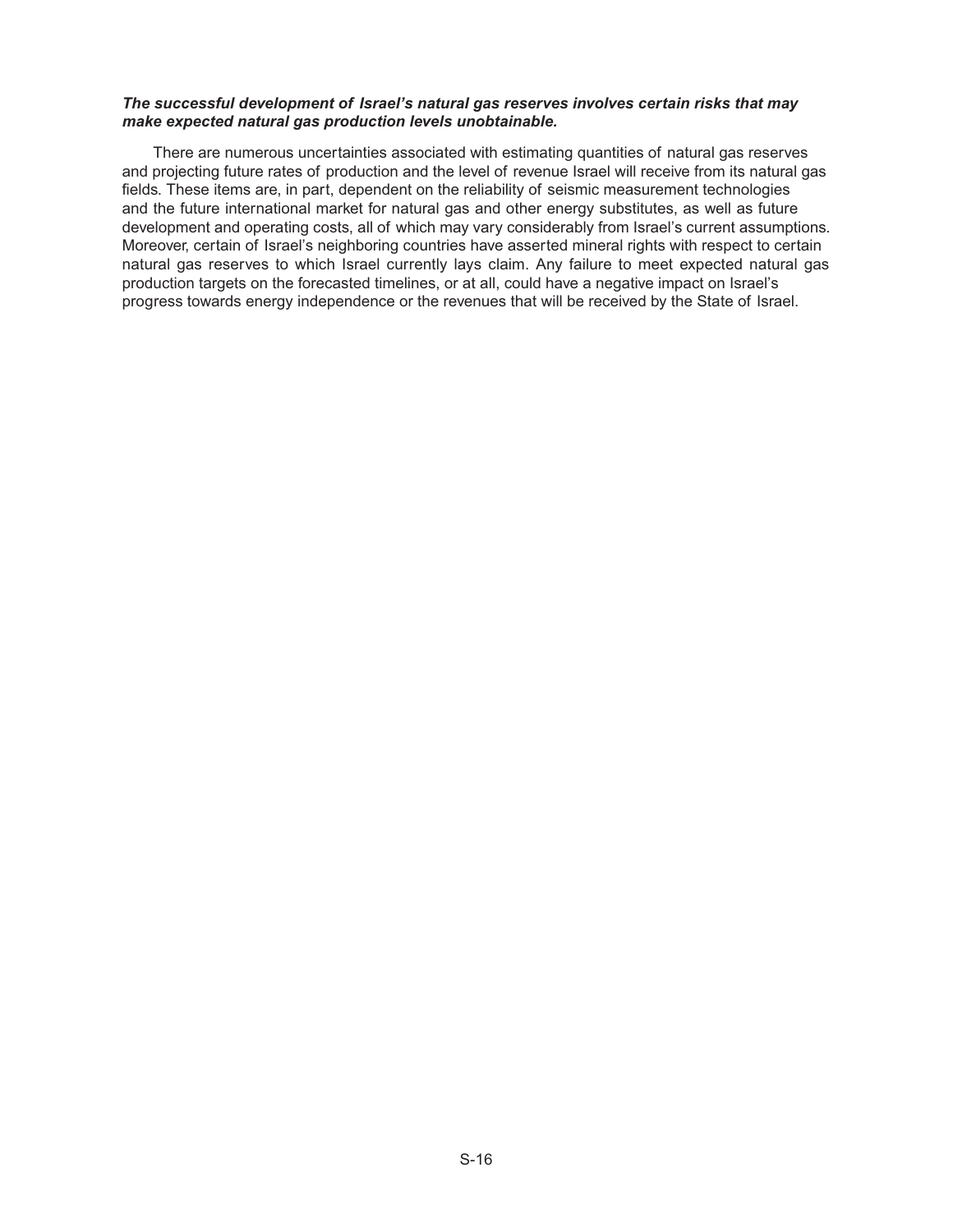## **UNITED STATES FEDERAL INCOME TAXATION**

## **In General**

The following is a summary of the material U.S. federal income tax consequences of the purchase, ownership and disposition of a bond by U.S. Bondholders and Non-U.S. Bondholders (each defined below). This summary assumes the bonds were purchased by their initial purchasers at the issue price and that such purchasers hold the bonds as a capital asset for U.S. federal income tax purposes. If any of these assumptions are not correct, the purchase, ownership or disposition of a bond may have U.S. federal income tax consequences for a Bondholder that differ from, or are not covered in, this summary. This summary does not discuss all of the tax consequences that may be relevant to a particular holder in light of the holder's circumstances or to holders subject to special rules, such as:

- Dealers in securities or currencies;
- Traders in securities that elect to use the mark-to-market method of accounting;
- Financial institutions, life insurance companies and tax-exempt organizations (except as provided below);
- Regulated investment companies, investment companies and real estate investment trusts;
- Partnerships or other entities classified as partnerships for U.S. federal income tax purposes and persons holding the bonds through partnerships or other pass-through entities;
- Persons subject to the alternative minimum tax;
- Persons who hold bonds as part of a hedging transaction or a position in a straddle, conversion or other integrated transaction; and
- Persons whose functional currency is not the United States dollar.

If a partnership (including for this purpose any entity treated as a partnership for U.S. federal income tax purposes) is a beneficial owner of bonds, the treatment of a partner in the partnership generally will depend upon the status of the partner and upon the activities of the partnership. Bondholders that are partnerships should consult their own tax advisors regarding the U.S. federal income tax consequences of the purchase, ownership and disposition of the bonds.

This summary does not address tax consequences under the laws of any U.S. state or locality, or non-U.S. jurisdiction, including Israel, nor does it address any U.S. federal taxes other than the U.S. federal income tax. Furthermore, this summary is based upon the provisions of the U.S. Internal Revenue Code of 1986, as amended (the "Code"), and the U.S. Department of Treasury regulations ("Treasury Regulations"), administrative rulings and judicial decisions thereunder as of the date of this prospectus supplement. These authorities may be repealed, revoked or modified, possibly with retroactive effect, so as to result in U.S. federal income tax consequences different from those discussed below. Israel has not sought any opinion of counsel or ruling from the U.S. Internal Revenue Service ("IRS") with respect to the statements made and the conclusions reached in this summary, and there can be no assurance that the IRS will agree with such statements and conclusions.

In certain circumstances (see "Description of the Bonds — Repurchase by the State Under Other Terms and Conditions"), we may pay amounts on the bonds that are in excess of stated interest or principal on the bonds. However, we do not anticipate making payment of amounts on the bonds that are in excess of stated interest or principal on the bonds. Nonetheless, the possibility of these payments may implicate the provisions of the Treasury Regulations relating to "contingent payment debt instruments." Under these Treasury Regulations, however, one or more contingencies will not cause a debt instrument to be treated as a contingent payment debt instrument if, as of the issue date, such contingencies in the aggregate are considered "remote" or "incidental" or, in certain circumstances, either it is significantly more likely than not that none of the contingencies will occur or the contingency results from an option of the issuer which, if exercised, would increase the yield to maturity of the bond. We believe that these contingencies should not cause the bonds to be treated as contingent payment debt instruments for U.S. federal income tax purposes. Accordingly, we do not intend to treat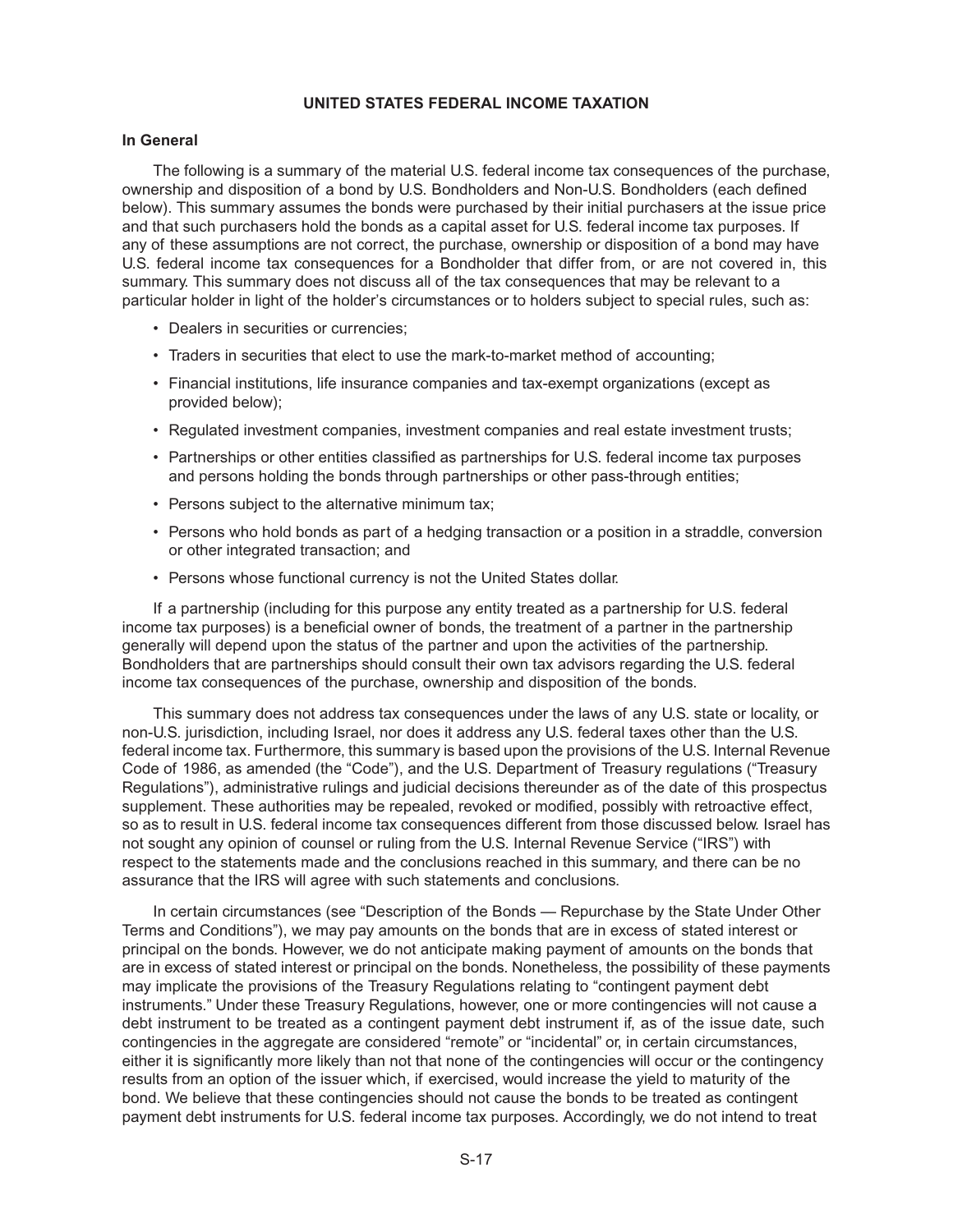the possibility of paying such additional amounts as causing the bonds to be treated as contingent payment debt instruments. Our determination generally is binding on a holder unless such holder discloses its contrary position in the manner required by the applicable Treasury Regulations. It is possible that the IRS may take a different position, in which case, if such position is sustained, the timing and amount of income included and the character of the income recognized with respect to the bonds may be materially and adversely different from the consequences discussed herein. The remainder of this discussion assumes that the bonds will not be treated as contingent payment debt instruments. Prospective purchasers of bonds should consult their own tax advisors regarding the possible application of the contingent payment debt instrument rules to the bonds.

**Prospective purchasers of bonds should consult their own tax advisors concerning the U.S. federal income tax consequences of the purchase, ownership and disposition of the bonds in light of their particular circumstances, as well as the effect of any relevant U.S. state or local, non-U.S. or other tax laws.**

## **Taxation of U.S. Bondholders**

This section applies to a "U.S. Bondholder," meaning a beneficial owner of a bond that is:

- An individual who, for U.S. federal income tax purposes, is treated as a citizen or resident of the United States;
- A corporation (or any other entity treated as a corporation for U.S. federal income tax purposes) created in or under the laws of the United States, any state of the United States or the District of Columbia;
- An estate, the income of which is subject to U.S. federal income taxation regardless of its source; or
- A trust, if either (i) a court within the United States is able to exercise primary supervision over the administration of the trust and one or more U.S. persons (within the meaning of the Code) have the authority to control all substantial decisions of the trust, or (ii) the trust was in existence on August 20, 1996 and has in effect a valid election to be treated as a U.S. person.

**Interest Payments**. In general, payments or accruals of interest on a bond will be taxable to a U.S. Bondholder as ordinary interest income. A U.S. Bondholder that generally reports taxable income using the accrual method of accounting must include payments of interest in income as they accrue. A U.S. Bondholder that generally reports taxable income using the cash method of accounting must include payments of interest in income when in actual or constructive receipt of the income.

In addition to interest on the bonds, a U.S. Bondholder will be required to include any tax withheld from the interest payment as ordinary interest income, even if the U.S. Bondholder has not in fact received it, and any additional amounts paid in respect of such tax withheld. Interest paid or accrued on a bond generally will be treated as "foreign source income" for U.S. federal income tax purposes and will be classified as "passive category income" (or, in certain cases, as "general category income") for purposes of computing the "foreign tax credit" allowable under the U.S. federal income tax laws. The rules regarding the availability of foreign tax credits are complex and a U.S. Bondholder's ability to credit foreign taxes may be subject to various limitations.

**Original Issue Discount**. For U.S. federal income tax purposes, a bond will be treated as issued with original issue discount ("OID") if the excess of the "stated redemption price at maturity" of the bond over its "issue price" equals or exceeds the "*de minimis*" amount (generally, 0.25 of one percent of such bond's stated redemption price at maturity multiplied by the number of complete years from the issue date to the maturity date). The stated redemption price at maturity equals the sum of all payments due under the bonds, other than any payments of "qualified stated interest." A "qualified stated interest" payment generally is a payment of stated interest that is unconditionally payable in cash or property, or that will be constructively received, at least annually during the entire term of the bond. The issue price will generally equal the initial public offering price at which a substantial number of bonds are issued in a given offering.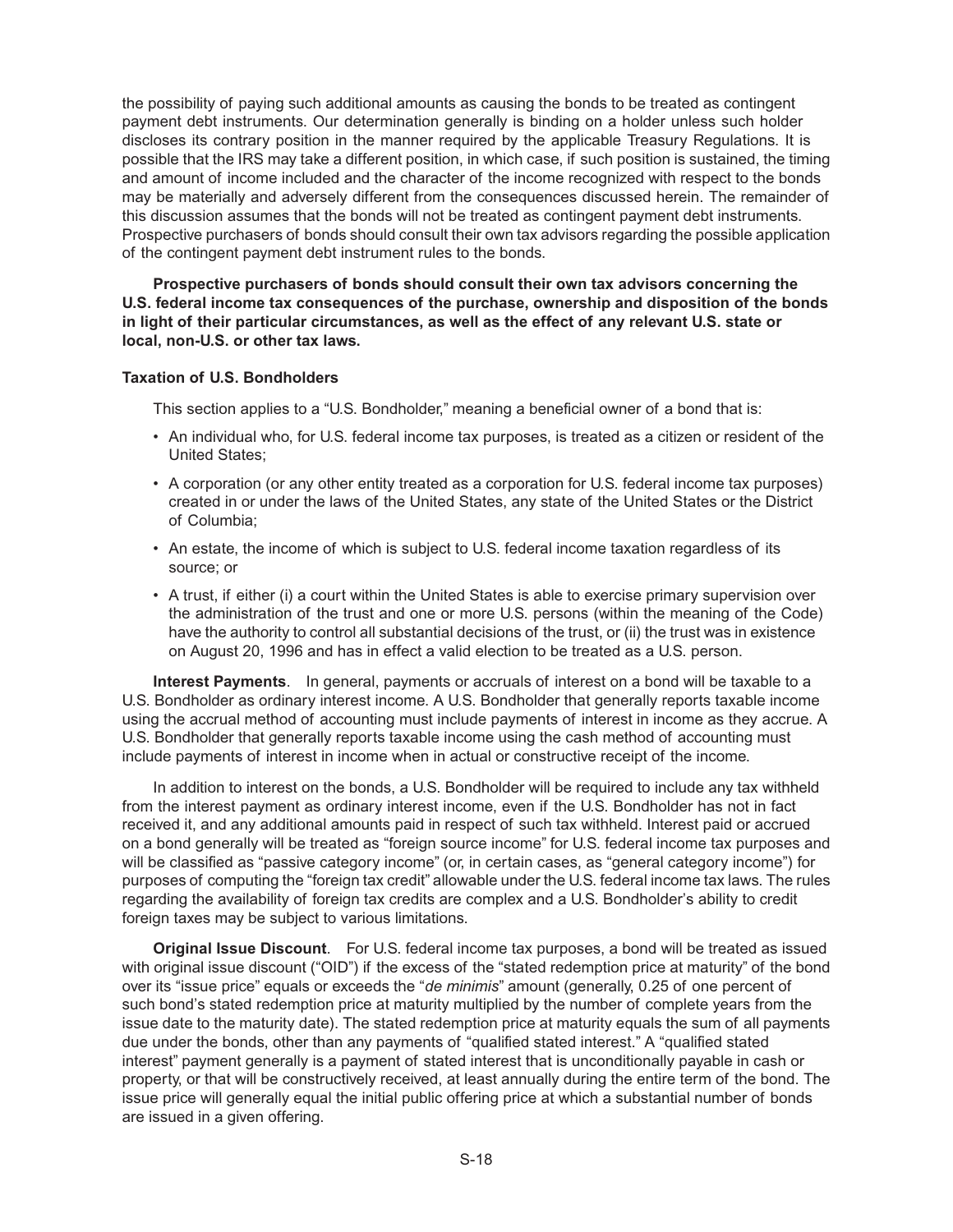If the bonds have OID, a U.S. Bondholder must include in gross income amounts of *non-de minimis* OID as ordinary interest income on an accrual basis generally under a "constant yield to maturity" method described below regardless of whether such U.S. Bondholder is a cash or accrual basis taxpayer. Generally, OID must be included in income in advance of the receipt of cash representing such income.

The amount of OID on a bond that a U.S. Bondholder must include in income during a taxable year is the sum of the "daily portions" of OID for that bond. The daily portions are determined by allocating to each day in an "accrual period" (generally the period between compounding dates) a pro rata portion of the OID attributable to that accrual period. The amount of OID attributable to an accrual period is the product of the "adjusted issue price" of the bonds at the beginning of the accrual period and its yield to maturity reduced by the sum of the payments of qualified stated interest on the bond allocable to the accrual period. The "adjusted issue price" of a bond at the beginning of any accrual period is generally equal to the sum of its issue price and all prior accruals of OID. Cash payments on an OID bond are allocated first to any stated interest then due, then to previously accrued OID (in the order of accrual) to which cash payments have not yet been allocated, and then to principal.

A U.S. Bondholder generally may make an irrevocable election to include in income the entire return on an OID bond (including payments of qualified stated interest) under the constant yield method applicable to OID.

For purposes of the "foreign tax credit" provisions of the Code, any OID accrued on a bond and included in a U.S. Bondholder's income will constitute "foreign source income" and generally will be classified as "passive category income" (or, in certain cases, as "general category income") for purposes of computing the "foreign tax credit" allowable under the U.S. federal income tax laws.

Accrual-method U.S. Bondholders that prepare an "applicable financial statement" (as defined in Section 451 of the Code) generally would be required to include certain items of income such as OID no later than the time such amount is reflected on such a financial statement. This could result in an acceleration of income recognition for income items differing from the description provided herein. U.S. Bondholders should consult their tax advisors with regard to interest and OID matters concerning the bonds.

**Disposition of the Bonds**. A U.S. Bondholder generally will recognize gain or loss on the taxable disposition of a bond equal to the difference between the "amount realized" and the U.S. Bondholder's "adjusted tax basis" in the bond. The amount realized will be the sum of cash plus the fair market value of any property received upon the taxable disposition of a bond (other than amounts representing interest that is due but that has not yet been paid, which will be taxed as ordinary income). A U.S. Bondholder's adjusted tax basis in a bond generally will be the purchase price of the bond, increased by the amount of OID that a U.S. Bondholder has included in income, and decreased (but not below zero) by any cash principal payments (if any) that a U.S. Bondholder has received with respect to the bond.

Gain or loss recognized on the taxable disposition of a bond generally will be capital gain or loss, and will be long-term capital gain or loss if the bond was held for more than one year. Limitations apply to the ability of U.S. Bondholders to offset capital losses against ordinary income. Any gain or loss recognized by a U.S. Bondholder on the taxable disposition of a bond generally will constitute income from, or loss allocable to, sources within the United States for U.S. federal income tax purposes.

**Medicare Tax**. A U.S. Bondholder that is an individual or estate, or a trust that does not fall into a special class of trusts that is exempt from such tax, will be subject to a 3.8 percent Medicare tax on the lesser of (i) the U.S. Bondholder's "net investment income" (or, in the case of an estate or trust, the "undistributed net investment income") for the relevant taxable year and (ii) the excess of the U.S. Bondholder's modified adjusted gross income for the taxable year over a certain threshold (which in the case of individuals will be between \$125,000 and \$250,000, depending on the individual's circumstances). A U.S. Bondholder's net investment income generally will include its interest income and its net gains from the disposition of a bond, unless such interest income or net gains are derived in the ordinary course of the conduct of a trade or business (other than a trade or business that consists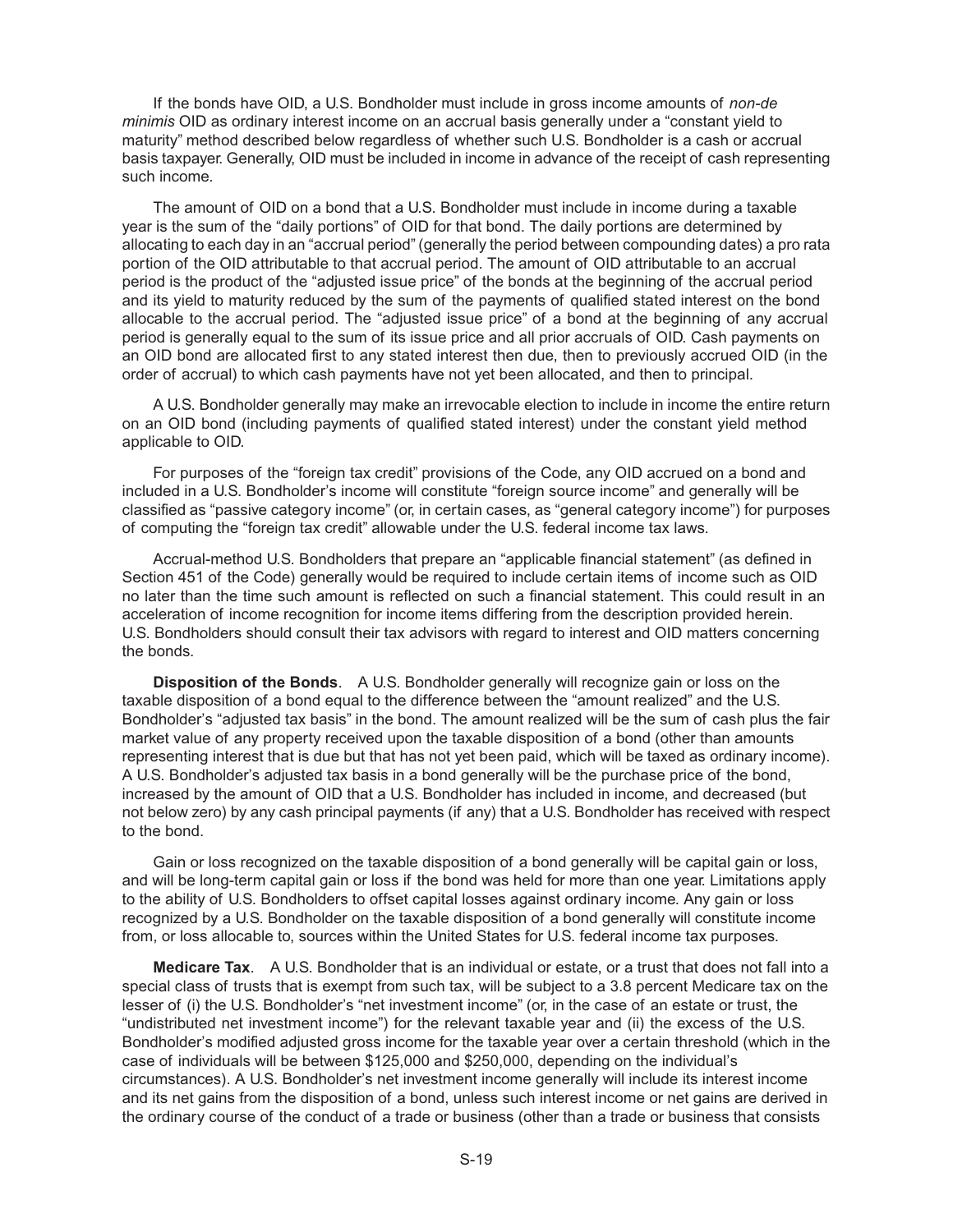of certain passive or trading activities). U.S. Bondholders should consult their own tax advisors regarding the applicability of the Medicare tax to their particular circumstances.

**Information with Respect to Foreign Financial Assets**. U.S. citizens, resident aliens and certain non-resident aliens who own "specified foreign financial assets" with an aggregate value in excess of \$50,000 on the last day of the taxable year, or \$75,000 at any time during the taxable year generally will be required to file an information report on Form 8938, Statement of Specified Foreign Financial Assets, with respect to such assets with such owner's U.S. federal income tax returns. Depending on a U.S. Bondholder's circumstances, higher threshold amounts may apply. "Specified foreign financial assets" include any financial accounts maintained by foreign financial institutions, as well as any of the following, but only if they are not held in accounts maintained by a qualifying financial institution: (i) stocks and securities issued by non-U.S persons, (ii) financial instruments and contracts held for investment that have non-U.S. issuers or counterparties, and (iii) interests in non-U.S. entities.

The bonds may be treated as specified foreign financial assets and U.S. Bondholders may be subject to this information reporting regime. Failure to file information reports may subject U.S. Bondholders to penalties. U.S. Bondholders should consult their own tax advisors regarding their obligation to file information reports with respect to the bonds.

**Purchase of Shalom Savings Bonds**. A purchaser of Shalom Savings Bonds that are issued to a permitted holder may be entitled to a deduction for U.S. federal income tax purposes equal to the purchase price of the bond. However, the ability to take a charitable deduction for U.S. federal income tax purposes is subject to various limitations and conditions, and is subject to periodic changes in law. A purchaser of Shalom Savings Bonds intending to take a charitable deduction will need to request documentation required for any such deduction from the permitted holder of the bonds. Prospective purchasers should consult their tax advisors regarding the U.S. federal income tax consequences of the purchase of Shalom Savings Bonds to be issued to a permitted holder.

#### **Taxation of Non-U.S. Bondholders**

This section applies to a "Non-U.S. Bondholder," meaning a beneficial owner of a bond who is not a partnership for U.S. federal income tax purposes or a U.S. Bondholder as defined above.

**Interest Payments**. Subject to the discussion of backup withholding below, a Non-U.S. Bondholder generally will not be subject to U.S. federal income tax, including withholding tax, on payments of interest on the bonds unless the interest is effectively connected with such Non-U.S. Bondholder's conduct of a trade or business within the United States (or, if an income tax treaty applies, the interest is attributable to a permanent establishment or fixed place of business maintained by such Non-U.S. Bondholder within the United States). In that case, the Non-U.S. Bondholder generally will be subject to U.S. federal income tax in respect of such interest in the same manner as a U.S. Bondholder, as described above. A Non-U.S. Bondholder that is a corporation may, in certain circumstances, also be subject to an additional "branch profits tax" in respect of any such effectively connected interest income currently imposed at a 30 percent rate (or, if attributable to a permanent establishment maintained by such Non-U.S. Bondholder within the United States, a lower rate under an applicable income tax treaty).

**Disposition of the Bonds**. Subject to the discussion of backup withholding below, a Non-U.S. Bondholder generally will not be subject to U.S. federal income tax on any gain realized on the retirement of a bond, unless (1) the gain is effectively connected with the conduct by such Non-U.S. Bondholder of a trade or business within the United States; or (2) such Non-U.S. Bondholder is an individual who is present in the United States for a total of 183 days or more during the taxable year in which that gain is realized and certain other conditions are met.

Non-U.S. Bondholders described under (1) above generally will be subject to U.S. federal income tax on such gain in the same manner as a U.S. Bondholder and, if such Non-U.S. Bondholder is a non-U.S. corporation, it may also be subject to the U.S. federal branch profits tax as described above. Non-U.S. Bondholders described under (2) above generally will be subject to a flat 30 percent U.S. federal tax on the gain derived from the retirement or other taxable disposition of bonds, which may be offset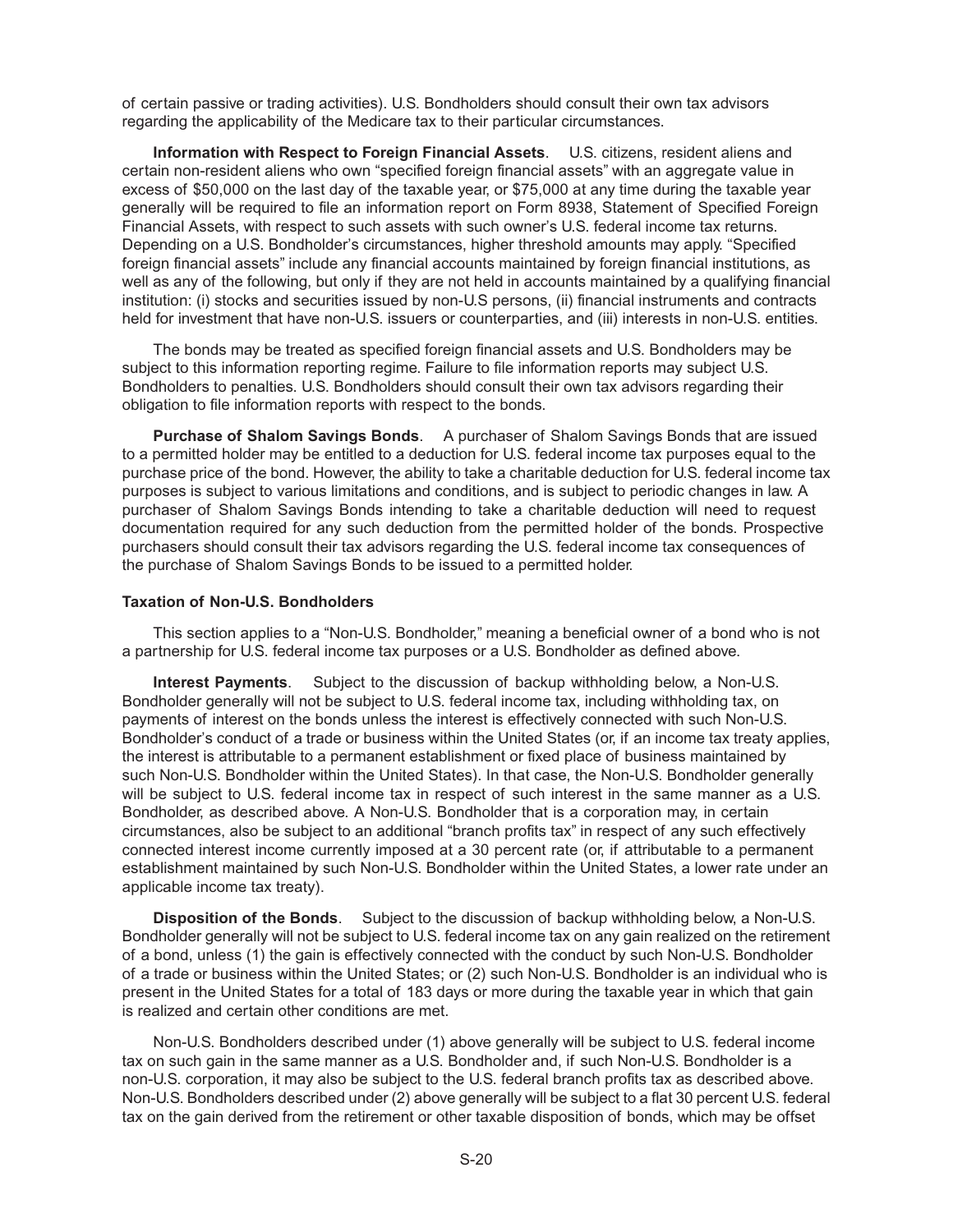by certain U.S. source capital losses (notwithstanding the fact that such Non-U.S. Bondholder is not considered a U.S. resident for U.S. federal income tax purposes). Any amount attributable to accrued but unpaid interest on the bonds generally will be treated in the same manner as payments of interest made to the Non-U.S. Bondholder, as described above under "— Interest Payments."

## **Information Reporting and Backup Withholding**

In general, information reporting requirements will apply to payments within the United States or by or through a custodian or nominee that is a "U.S. Controlled Person," as defined below, to U.S. Bondholders (unless they prove they are otherwise exempt) of interest on a bond and, under certain circumstances, to the proceeds resulting from the taxable disposition of a bond. Backup withholding will apply to those payments if the U.S. Bondholder (i) fails to provide an accurate taxpayer identification number, (ii) is notified by the IRS that it has failed to report all interest and dividends required to be shown on its federal income tax return or (iii) fails to certify, when required, that it is not subject to backup withholding.

Non-U.S. Bondholders are generally exempt from backup withholding and information reporting requirements (assuming that the gain or income is otherwise exempt from U.S. federal income tax), but they may be required to comply with certification and identification procedures to prove their exemption. The payment of proceeds of a sale or redemption of a bond effected at the U.S. office of a broker will generally be subject to the information reporting and backup withholding rules. In addition, the information reporting rules will apply to payments of proceeds of a sale effected at a non-U.S. office of a broker that is a "U.S. Controlled Person," as defined below, unless the broker has documentary evidence that the Bondholder is not a U.S. person (and has no actual knowledge or reason to know to the contrary) or the Bondholder otherwise establishes an exemption. A U.S. Controlled Person means:

- a "U.S. person";
- a "controlled foreign corporation" for U.S. federal income tax purposes;
- a non-U.S. person 50% or more of whose gross income is derived for tax purposes from the conduct of a U.S. trade or business for a specified three-year period; or
- a non-U.S. partnership in which U.S. persons hold more than 50% of the income or capital interests or which is engaged in the conduct of a U.S. trade or business.

The backup withholding rules will apply to such payments if the broker has actual knowledge that the bondholder is a U.S. person.

Backup withholding is not an additional tax. Any amounts withheld under the backup withholding rules from a payment to a bondholder will be allowed as a refund or a credit against the bondholder's U.S. federal income tax liability if the required information is properly furnished to the IRS.

## **Israeli Taxation**

Under Israeli law as presently in effect, payments made under the bonds to holders who are not residents of Israel will be exempt from Israeli taxation, and for such holders, there are no transfer, stamp or similar taxes under the laws of Israel payable in connection with the issuance, transfer or sale of the bonds.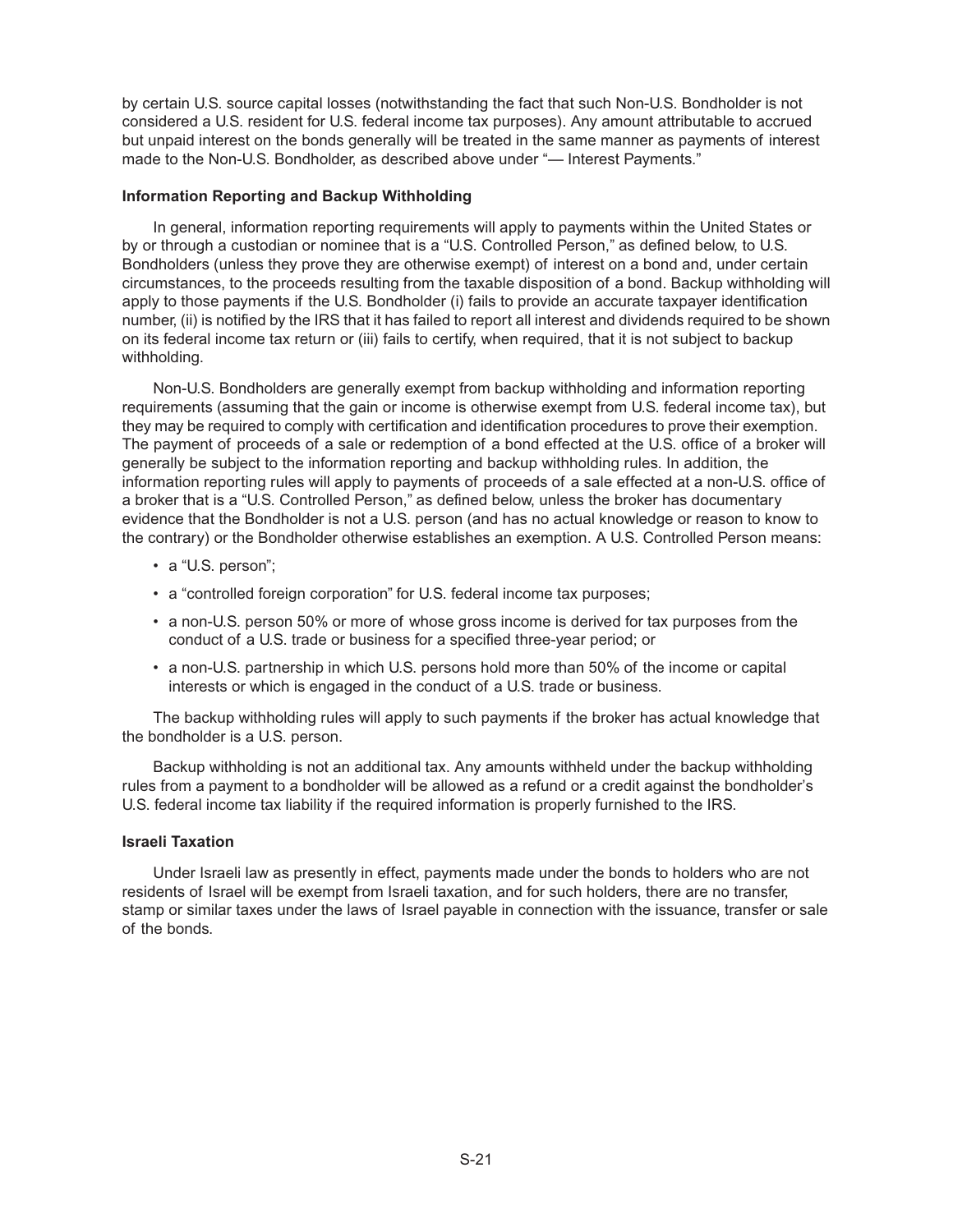

**STATE OF ISRAEL**

**BONDS**

The State of Israel, which may be referred to in this prospectus as Israel or the State, may offer up to U.S.\$5,000,000,000 aggregate principal or maturity amount of its bonds.

Israel may offer the bonds from time to time as separate issues. Israel will provide a prospectus supplement describing the amounts, prices and terms of each issue of bonds it is offering. You should read this prospectus and any prospectus supplement carefully before you invest.

Israel will sell the bonds through the Development Corporation for Israel (which we may refer to as DCI in this prospectus). With the prior written consent of Israel, DCI may utilize the services of other brokers and dealers who are regularly engaged in the securities business and may allow reasonable concessions or commissions to such brokers and dealers. Israel may sell the bonds outside of the United States through additional underwriters or dealers, as will be described in the applicable prospectus supplement.

*See the section entitled "Risk Factors" in the accompanying prospectus supplement for a discussion of certain factors you should consider before investing in the bonds*.

**Neither the Securities and Exchange Commission nor any state securities commission has approved or disapproved these securities or passed upon the adequacy or accuracy of this prospectus. Any representation to the contrary is a criminal offense.**

**You should rely only on the information contained or incorporated by reference in this prospectus or the applicable prospectus supplement. Israel has not authorized anyone to provide you with different or additional information. Israel is not making an offer of these securities in any place where the offer is not permitted. You should not assume that the information contained in this prospectus or any prospectus supplement or any document incorporated by reference is accurate as of any date other than the date on the front of those documents.**



Development Corporation for Israel 641 Lexington Avenue, New York, New York 10022-4503 Member FINRA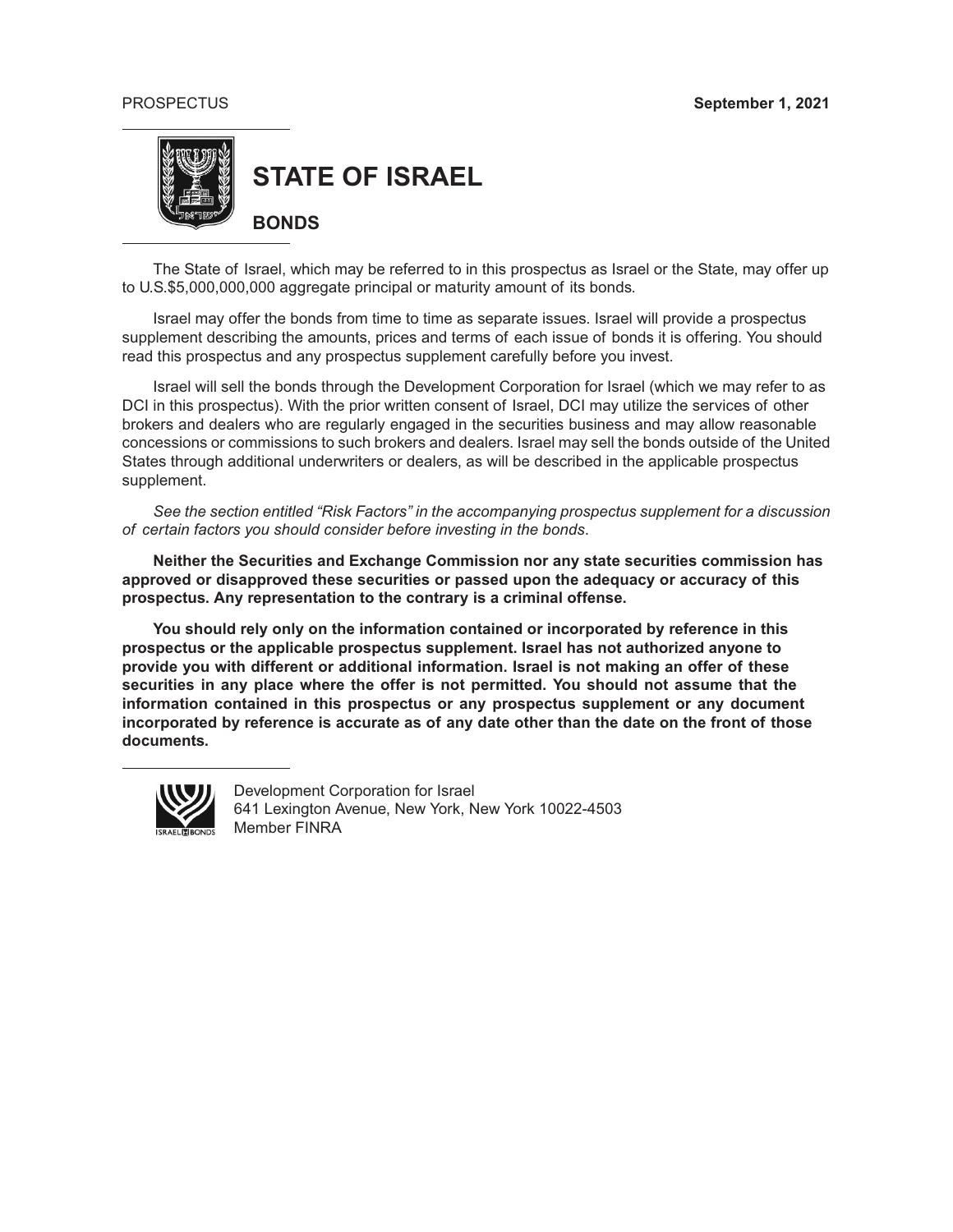# **TABLE OF CONTENTS**

| WHERE YOU CAN FIND MORE INFORMATION ABOUT THE STATE OF ISRAEL  1                                                                                                                                                               |  |
|--------------------------------------------------------------------------------------------------------------------------------------------------------------------------------------------------------------------------------|--|
|                                                                                                                                                                                                                                |  |
|                                                                                                                                                                                                                                |  |
|                                                                                                                                                                                                                                |  |
|                                                                                                                                                                                                                                |  |
| VALIDITY OF THE BONDS (and account of the contract of the contract of the contract of the contract of the contract of the contract of the contract of the contract of the contract of the contract of the contract of the cont |  |
|                                                                                                                                                                                                                                |  |
|                                                                                                                                                                                                                                |  |
|                                                                                                                                                                                                                                |  |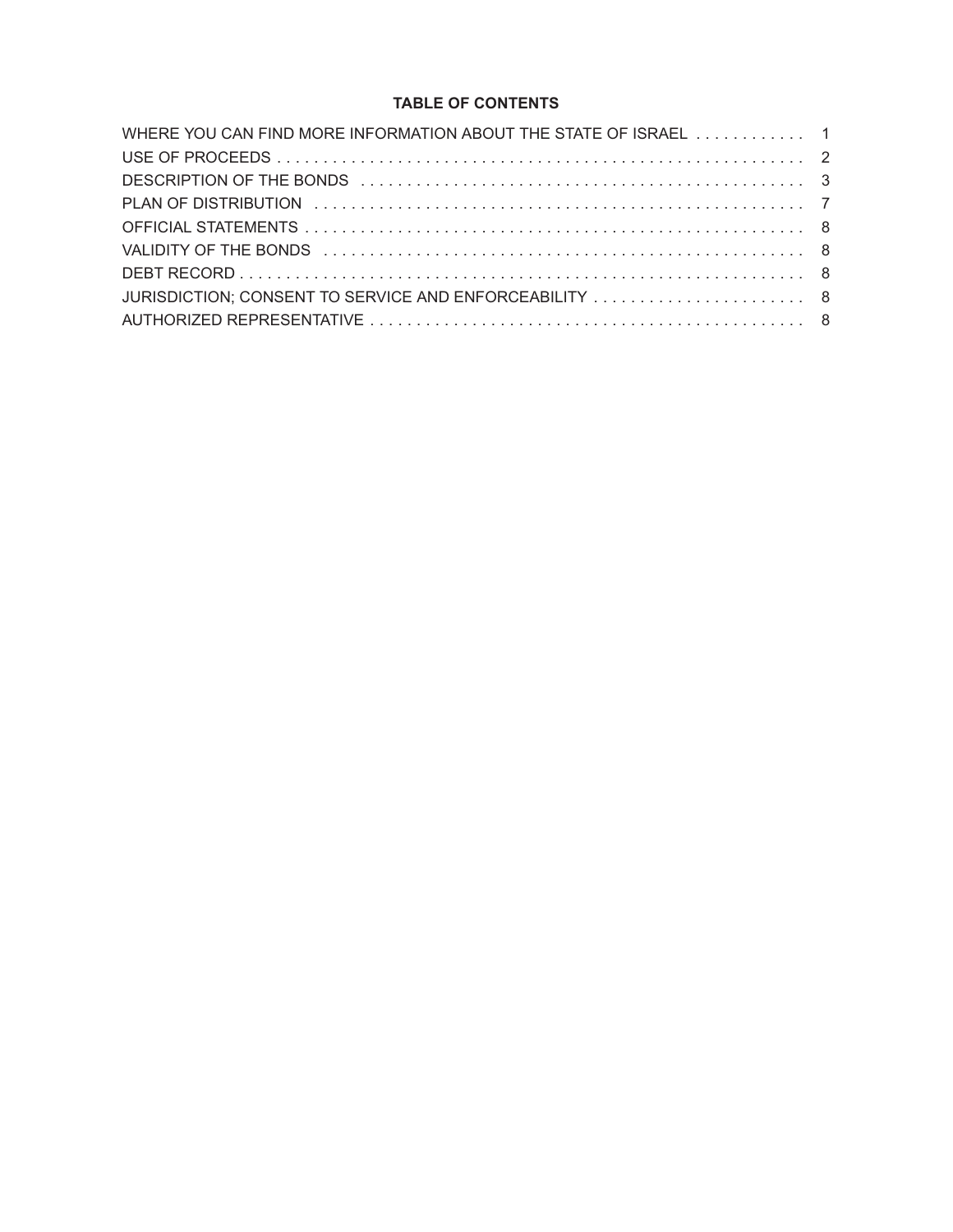## **WHERE YOU CAN FIND MORE INFORMATION ABOUT THE STATE OF ISRAEL**

Israel is not subject to the informational requirements of the Securities Exchange Act of 1934. Israel files annual reports on Form 18-K with the Securities and Exchange Commission, or the SEC, on a voluntary basis. These reports and any amendments to these reports include certain financial, statistical and other information about Israel and may be accompanied by exhibits. You may read and copy any document Israel files with the SEC at the SEC's public reference room located at the Office of Investor Education and Assistance, U.S. Securities and Exchange Commission, 100 F Street, N.E., Washington, D.C. 20549-0213. Israel's SEC filings, including the Registration Statement of which this prospectus forms a part, are also available to the public from the SEC's website at *http://www.sec.gov*. You may obtain information on the public reference room by calling the SEC at 1-800-SEC-0330.

The SEC allows Israel to "incorporate by reference" into this prospectus the information Israel files with it. This means that Israel can disclose important information to you by referring you to those other documents filed by Israel with the SEC. Information that is incorporated by reference is an important part of this prospectus. Israel incorporates by reference the following documents:

• Israel's Annual Report on Form 18-K for the year ended December 31, 2020, file number 002-94917, as amended through the date of this prospectus.

Israel also incorporates by reference all future annual reports and amendments to annual reports until it sells all of the bonds covered by this prospectus. Each time Israel files a document with the SEC that is incorporated by reference, the information in that document automatically updates the information contained in previously filed documents.

You may read and copy any of these filings at the SEC's public reference room or from the SEC's website referred to above. You may also download a free copy of these filings from the website maintained by DCI at *www.israelbonds.com*, or request a free copy of these filings by writing to or telephoning Israel's Head of Israel Economic Mission — Western Hemisphere, Ministry of Finance or the DCI at the following addresses and numbers:

> Ministry of Finance Government of Israel 800 Second Avenue, 17th Floor New York, New York 10017 Telephone: (646) 779-6810 Facsimile: (646) 779-6815

Development Corporation for Israel 641 Lexington Avenue, 9th Floor New York, New York 10022-4503 Telephone: 1-888-519-4111 Email: customer.service@israelbonds.com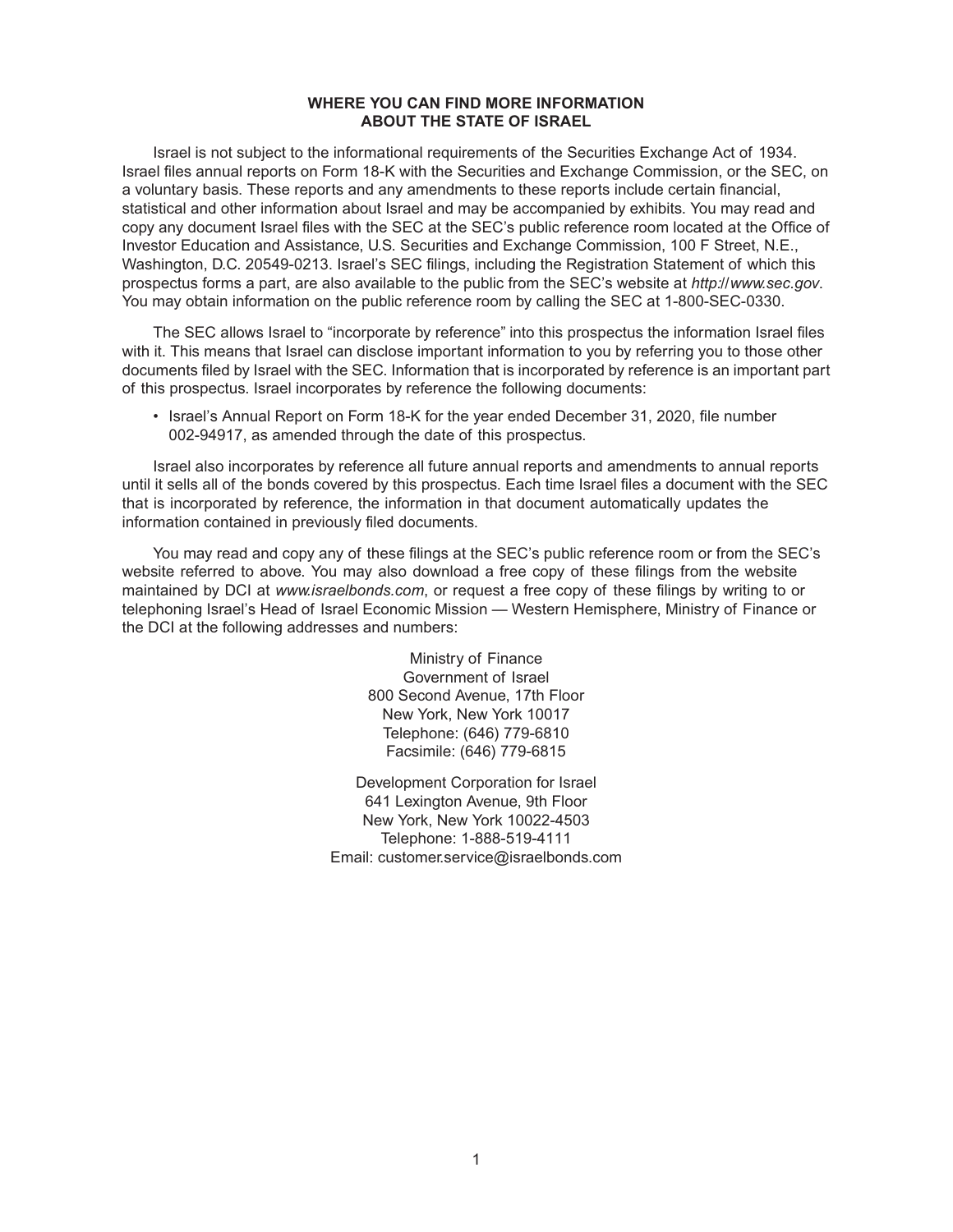# **USE OF PROCEEDS**

Unless otherwise specified in the applicable prospectus supplement, Israel will use the net proceeds from the sale of the bonds offered hereby for general purposes of the State.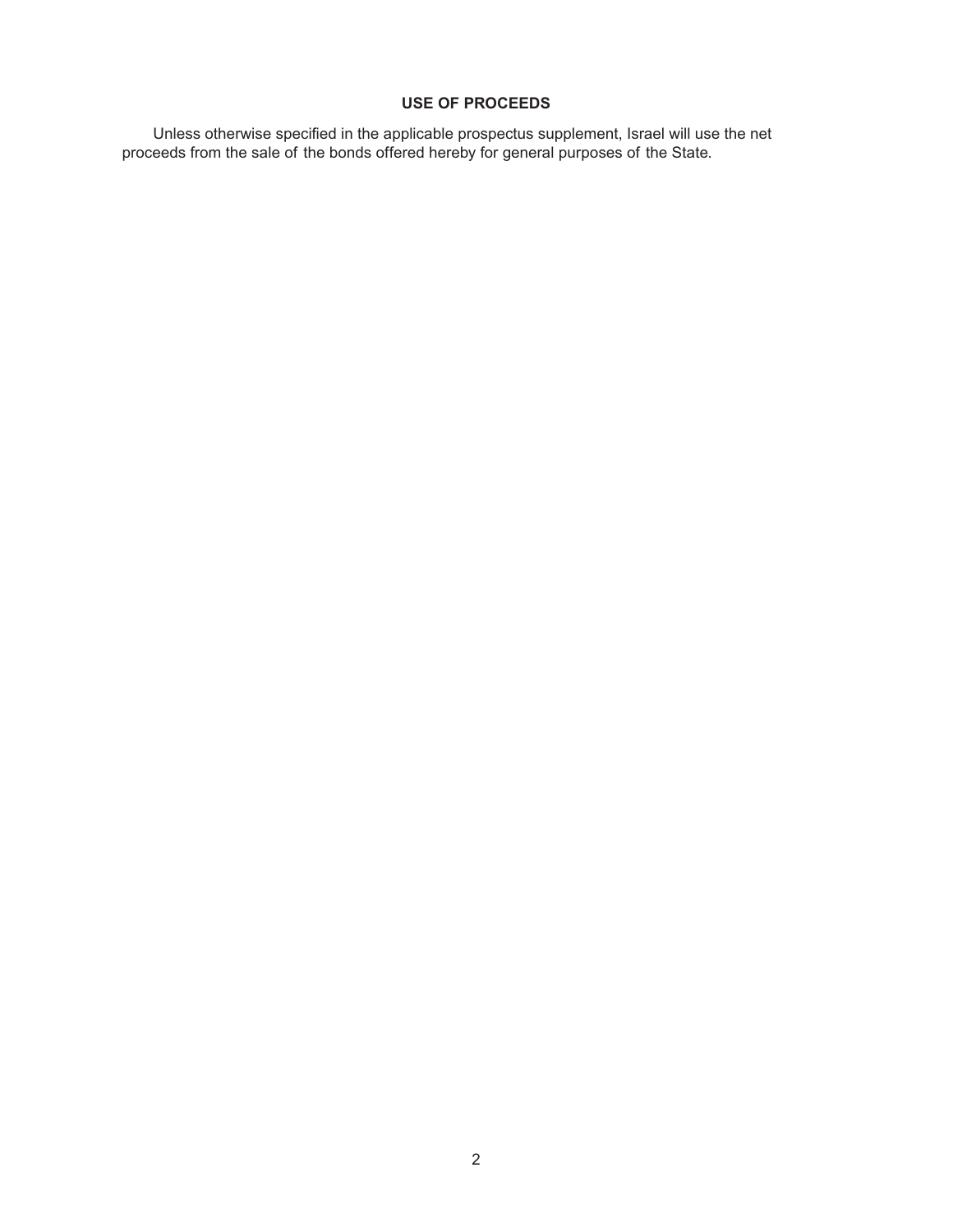#### **DESCRIPTION OF THE BONDS**

Israel will issue the bonds from time to time as separate issues. The bonds will be issued pursuant to a fiscal agency agreement between Israel and a fiscal agent, unless Israel acts as the fiscal agent with respect to any issue. If the terms or conditions described in the prospectus supplement for a particular issue of bonds differ from the terms or conditions described in this prospectus, you should rely on the terms or conditions described in the prospectus supplement.

The following is a summary of certain terms of the bonds and is qualified by reference to the fiscal agency agreement and the form of notes included therein. Israel will describe the particular terms of any bonds in the prospectus supplement relating to those bonds. Those terms may include:

- the name of the issue of the bonds;
- the aggregate principal or maturity amount of the bonds;
- the price of the bonds;
- the minimum denomination of the bonds and any limitations on amounts that may be purchased;
- the issue date of the bonds;
- the stated maturity date on which Israel agrees to repay the bonds;
- the rate of interest the bonds will accrue, if any, and, if variable, the method by which the interest rate will be calculated;
- the dates when any interest payments are scheduled to be made;
- the date or dates from which interest will accrue;
- limitations on holding or transfer of the bonds, if any;
- whether and in what circumstances Israel may redeem the bonds before maturity;
- under which circumstances will physical certificates be issued;
- the currency or currencies in which the bonds are denominated, which may be U.S. dollars, another foreign currency or units of two or more currencies;
- the currency or currencies in which Israel may redeem the bonds at maturity or upon earlier repurchase or redemption and pay any interest thereon; and
- any other terms of the bonds.

The prospectus supplement may also describe any United States federal or Israeli income tax consequences and special considerations applicable to that particular series of bonds if applicable.

#### **Status of the Bonds**

The bonds will be the direct, general and unconditional obligations of Israel. The full faith and credit of Israel will be pledged for the due and punctual payment of all principal, interest and maturity amounts, as well as for the due and timely performance of all of Israel's obligations with respect to the bonds.

## **Ranking of the Bonds**

The bonds will constitute direct, general, unconditional, unsecured and unsubordinated external indebtedness of Israel for which the full faith and credit of Israel is pledged. The bonds of each series rank and will rank without any preference among themselves and equally with all other unsecured and unsubordinated external indebtedness of Israel. It is understood that this provision shall not be construed so as to require Israel to make payments under the bonds ratably with payments being made under any other external indebtedness.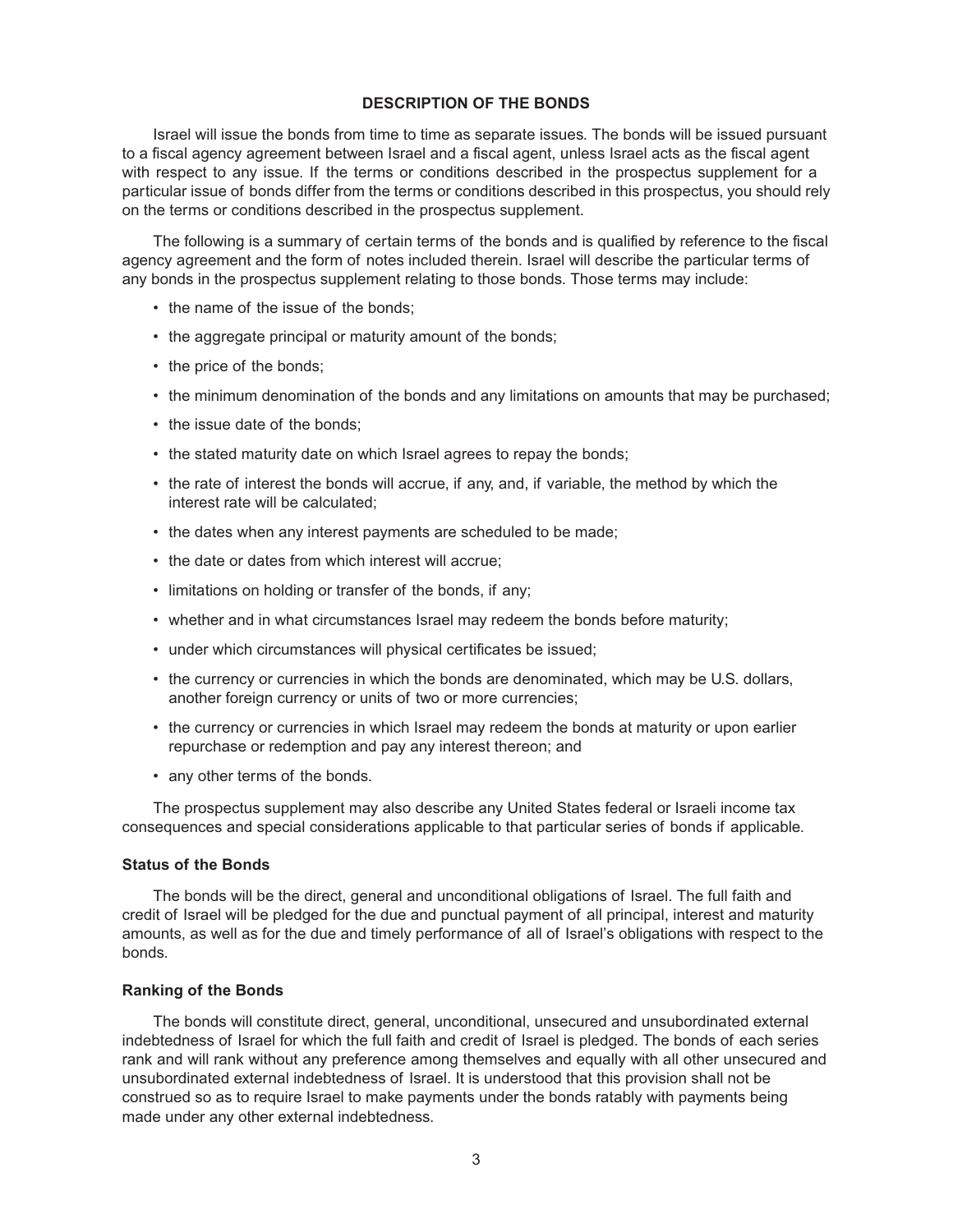#### **The Bonds**

*Issuance*. The bonds will be issued only in registered form without coupons, and upon original subscription, in such minimum denominations as may be set forth in the applicable prospectus supplement. Subscription for the bonds will be made on approved forms appropriately completed and executed and accompanied by the subscription price. The subscription price may be paid in United States dollars or such other currency or currencies as Israel may authorize the fiscal agent to accept. A subscription is deemed accepted as of the date when the forms and purchase price are actually received in form acceptable to the fiscal agent and DCI.

*Bond Certificates*. Subject to such limitations as may be set forth in the applicable prospectus supplement, the bonds will be issuable to any person or entity. The name of that person or entity or his, her or its nominee will be registered in the bond register maintained by the fiscal agent, in the case of a book entry, or inscribed on the face of the bond, in the case of physical certificates. In general, bonds will be issued only in book-entry form. Therefore, bond certificates will generally not be issued. Instead, the fiscal agent will deliver to the purchaser and owner of each bond a confirmation that the owner has been listed in the bond register as the registered owner of the bond along with other pertinent information. Certificates will be issued only to government agencies, pension funds, financial institutions and Employee Benefit Plans (as defined in the applicable prospectus supplement) that so request at the time of purchase. Certificates will be executed on behalf of Israel by its Prime Minister and its Minister of Finance, or by the Head of Israel Economic Mission for the Western Hemisphere of the Ministry of Finance, and countersigned by an authorized officer of the fiscal agent, and may contain legends or recitals not inconsistent with the fiscal agency agreement as may be approved by the fiscal agent. We will forward all notices relating to the bonds to the registered owner(s). Upon maturity of a bookentry bond or redemption of a book-entry bond, the fiscal agent will automatically pay the principal amount and accrued interest on the book-entry bond to the registered owner by mailing a check to the last address of the registered owner as listed in the bond register or making such payment in accordance with the direction provided by the registered owner to the fiscal agent. Bond certificate holders must present the physical certificate to the fiscal agent to receive payment.

*Payment of Interest*. Some bonds are interest-bearing. For interest-bearing bonds, interest will be computed as provided in the applicable prospectus supplement. If the date of any payment, whether for interest, principal, maturity or redemption, is a Saturday, Sunday or other day on which the fiscal agent is authorized or required by law to be closed, payment will be made on the next business day, and no interest will accrue for the intervening period. Israel and the fiscal agent will treat the person or entity whose name is registered in the bond register maintained by the fiscal agent, in the case of a bookentry bond, or, inscribed on the face of the bond, in the case of a physical bond, as the absolute owner of the bond for all purposes, including receiving payment for the bond and interest payments, and neither Israel nor the fiscal agent will be affected by any notice to the contrary. Payments will be paid by check mailed to the bond owner at the address listed in the bond register or into a bank account held by the owner of the bond. In the case of bonds issued in the name of more than one holder, payment may be made in the names of all such holders. A trustee or other legal representative will succeed to all rights of a non-individual bond owner that has dissolved or terminated. An executor, administrator or other legal representative of a bond owner who has died will succeed to all the rights of a deceased bond owner. If any interest is not punctually paid, Israel will notify the fiscal agent of the amount of defaulted interest proposed to be paid on each bond and the date of such payment. The fiscal agent will then notify the bond owners of the proposed payment, and pay bond owners the defaulted interest.

*Exchange and Split-up; Surrender of Bonds*. There will be no exchange or split-ups of bonds issued in minimum denominations, unless otherwise ordered by Israel. All other exchanges or split-ups will be subject to reasonable regulations of the fiscal agent and Israel. The fiscal agent will cancel all bonds surrendered for transfer or exchange. The bond owner will pay all expenses, charges or taxes in connection with any exchange or split-up.

*Co-owners of Bonds*. Israel or the fiscal agent may require the signature of all bondholders in the case of the surrender of bonds issued in the names of more than one holder.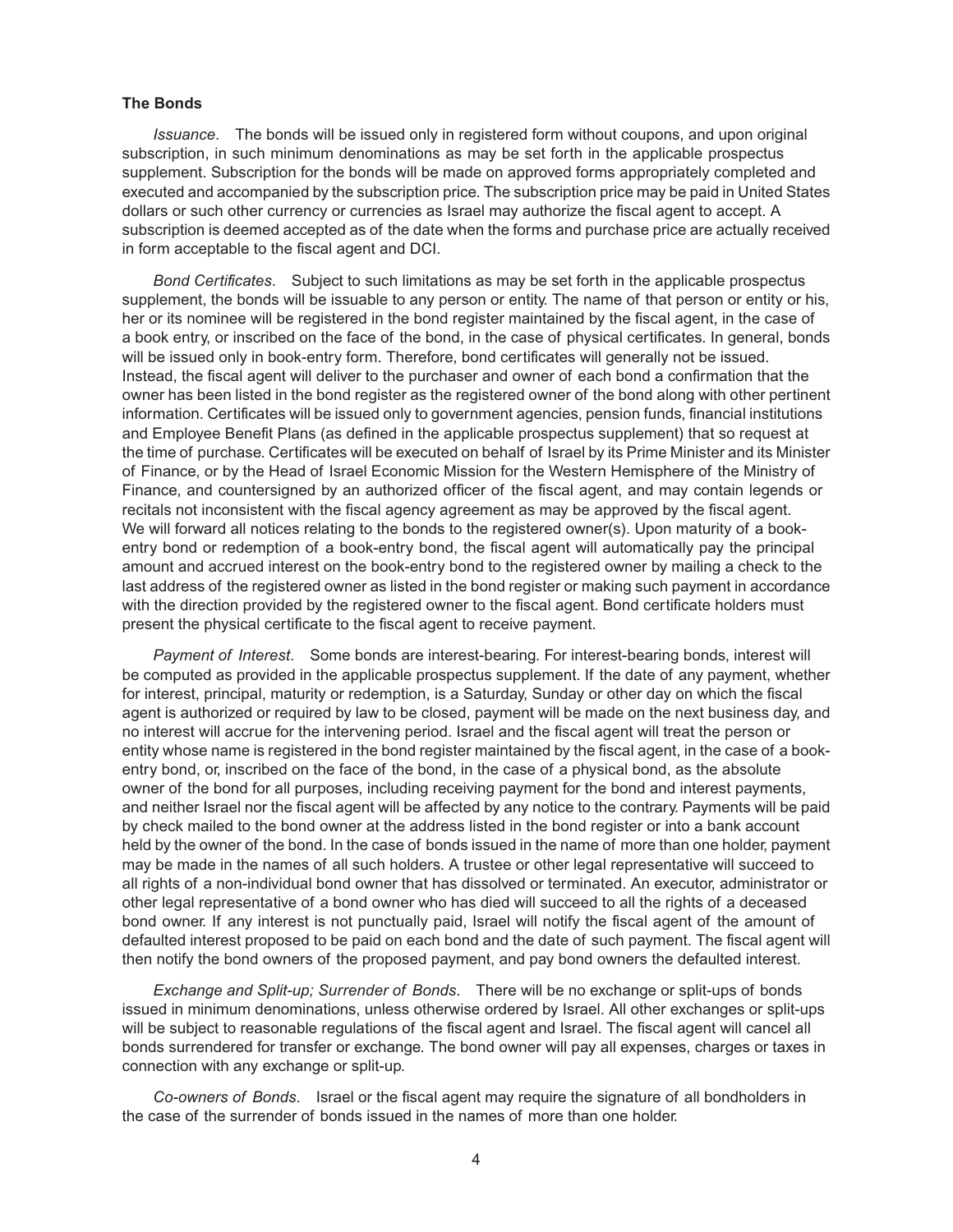*Lost, Stolen or Mutilated Bonds*. If a bond is mutilated, lost, stolen or destroyed, then Israel may issue a new bond upon the production of such mutilated bond or upon evidence satisfactory to it and the fiscal agent, and, if so required by Israel, upon receipt of an indemnity and surety bond satisfactory to Israel and the fiscal agent and holding Israel and the fiscal agent harmless. If the bond was about to mature, Israel may pay for it without issuing a new bond. The newly issued bond will constitute the original contractual obligation of Israel, regardless of whether any person or entity tries to enforce the old bond. The bond owner will bear all expenses in connection with the replacement and delivery of a new bond. Israel will issue a new bond certificate to the bond owner for no cost, in case the bond owner notifies Israel and the fiscal agent in writing that the bond certificate was never delivered, no later than six (6) months following the original issue date of the bond.

## **Early Redemption**

## *Repurchase by Israel at the Option of the Owner of the Bond*

The bonds are subject to repurchase by Israel at the option of the owner, under the following circumstances: (i) upon the death of any natural person who was the original registered owner of the bond ("Original Owner") or, in the event there is more than one Original Owner, upon the death of the last surviving Original Owner; (ii) upon the death of the Original Owner or, in the event there is more than one Original Owner, upon the death of the last surviving Original Owner, where such Original Owner(s) contributed the bond to a trust of which the Original Owner(s) is(are) the sole beneficiary(ies); provided that the obligation of Israel to repurchase upon death set forth in clauses (i) and (ii) above shall cease and terminate and shall not apply when the bond is owned by a transferee or assignee; (iii) upon the death of any natural person who owned such bond through an IRA, Roth IRA or Keogh or H.R. 10 Plan; provided that Israel may suspend or terminate the obligations to repurchase on death set forth in clauses (i), (ii) and (iii) above if, in the opinion of Israel, a material number of these persons shall have died as a result of war, epidemic, catastrophe of nature or other disaster; or (iv) upon the termination of any employee benefit plan which owned such bond; unless, in the case of an IRA, Roth IRA or a Keogh or H.R. 10 Plan, the beneficiary or administrator of such plan advises Israel or DCI that it intends to transfer such plan to another plan in a "rollover" transaction, as such term is defined in Section 402 of the Internal Revenue Code of 1986, within the time limit prescribed for such "rollover". Israel will repurchase the bonds at the option of the owner, in connection with the events set forth in clauses  $(i)$  — (iv) above, not more than sixty (60) days after delivery by the owner to the fiscal agent of a written demand and other necessary legal documents required by Israel or the fiscal agent. The owner will not be charged for any expenses other than stamp taxes or other government expenses in regards to any of the above repurchases.

## *Redemption at the Option of Israel*

The bonds are subject to redemption at any time at the option of Israel, in accordance with the terms set forth in the prospectus supplement. The bonds are redeemable as a whole or in part. If the bonds are redeemed in part, selection of the bonds will be at Israel's discretion; however, the bonds will be redeemed in groups, where each group of bonds will consist of all bonds of the same issue bearing the same issue date. If interest-bearing bonds are to be redeemed, then partial redemption can be made only on an interest payment date. In addition, no bonds of any issue can be redeemed at the option of Israel unless the bonds of such issue having a prior issue date are or have been called for redemption. A notice of redemption will be mailed to all bond owners by the fiscal agent between thirty (30) and sixty (60) days prior to the redemption date. The notice will set forth:

- the redemption date;
- whether all bonds or a group of bonds are to be redeemed;
- in the case of a redemption of a group of bonds, a description of the group of bonds that are to be redeemed;
- the redemption price;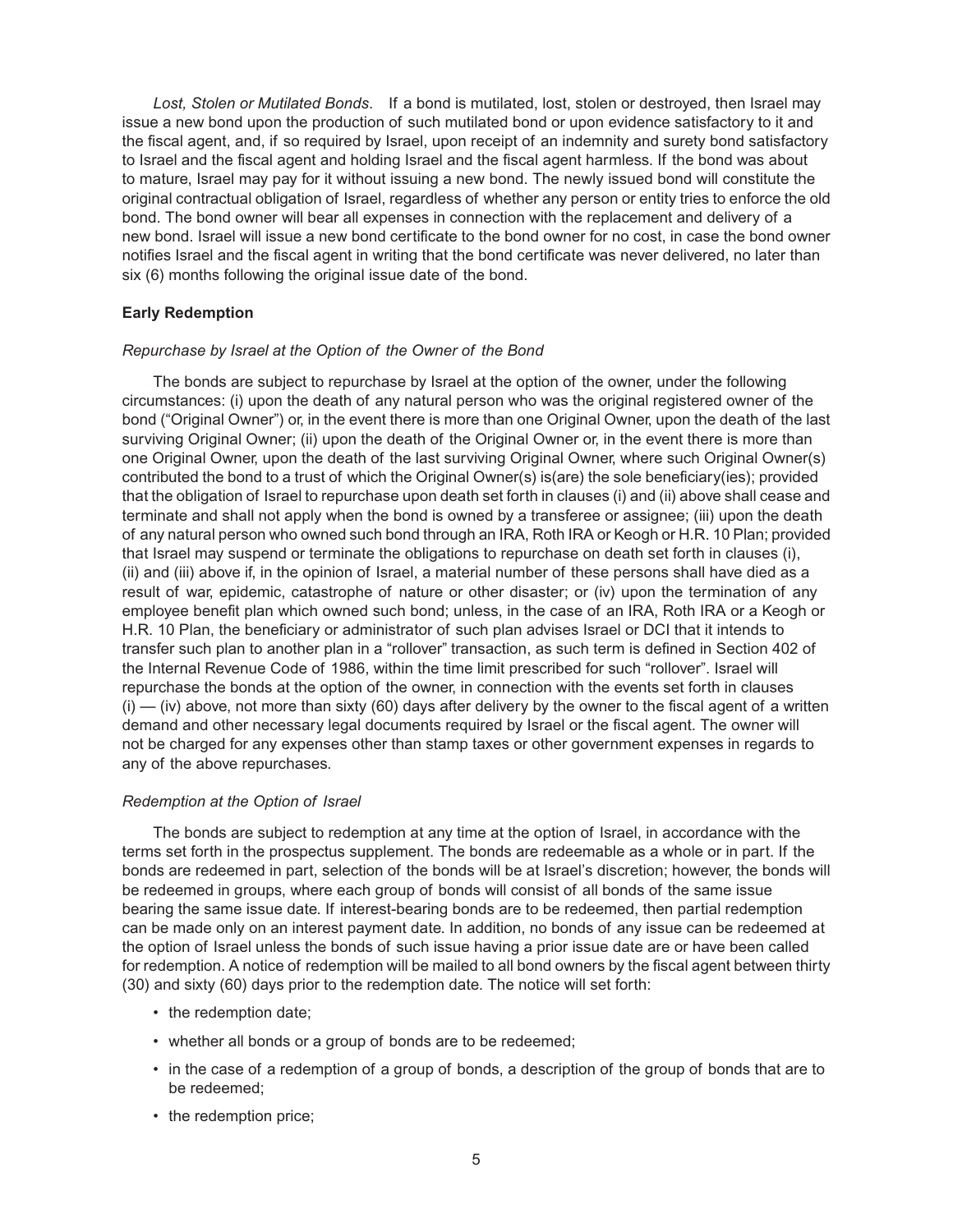- that on the redemption date no owner of bonds called for redemption is entitled to more than the redemption price, and that the redemption price is due and payable on the redemption date; and
- the place where the bonds are to be redeemed.

Whether the bonds are repurchased at the option of the owner or redeemed at the option of Israel, Israel will repurchase or redeem, as the case may be, interest-bearing bonds for a purchase price equal to the principal amount of the bond together with interim interest accrued and unpaid to the repurchase or redemption date. Israel will repurchase or redeem, as the case may be, non-interestbearing bonds for a purchase price equal to the price at which the bond is deemed issued pursuant to Section 1273 of the Internal Revenue Code, as adjusted as of the repurchase or redemption date pursuant to Section 1272 of the Internal Revenue Code, or in each case under any successor provision of similar import.

If the purchase or redemption price is not paid upon the surrender of any bond, then interestbearing bonds will continue to accrue interest at the rate prescribed for such bonds, and non-interestbearing bonds will continue to be payable at their maturity amount on their maturity date. Israel will not be required to issue or register the transfer or exchange of any bond during the period beginning on the fifteenth (15th) business day prior to the date of the mailing of a notice of redemption through and including the date of such mailing. Israel will also not be required to register the transfer or exchange of any bond selected for redemption in whole or in part, except for the unredeemed portion of the bonds being redeemed in part. No general redemption has ever been made on a prior issue. No sinking fund is required to be established under the terms of the fiscal agency agreement or the bonds.

#### **Limited Transferability**

You may not transfer, assign or pledge the bonds, in whole or in part, or any interest therein, and the bonds may not be securitized, except to the extent and under the circumstances expressly indicated in the applicable prospectus supplement or with the prior written consent of Israel.

If transfer is permitted under the terms of the applicable prospectus supplement, the bond owner will not be charged for any expenses other than stamp taxes or other government expenses with regard to the transfer of bonds to Israel or upon the death of the bond owner. The bond owner will be responsible for all charges, expenses and taxes with regard to any other transfer. To transfer or assign a bond, if permitted, the bond owner must surrender the bond to the fiscal agent, together with a written instrument of transfer and any other documents required by Israel or the fiscal agent.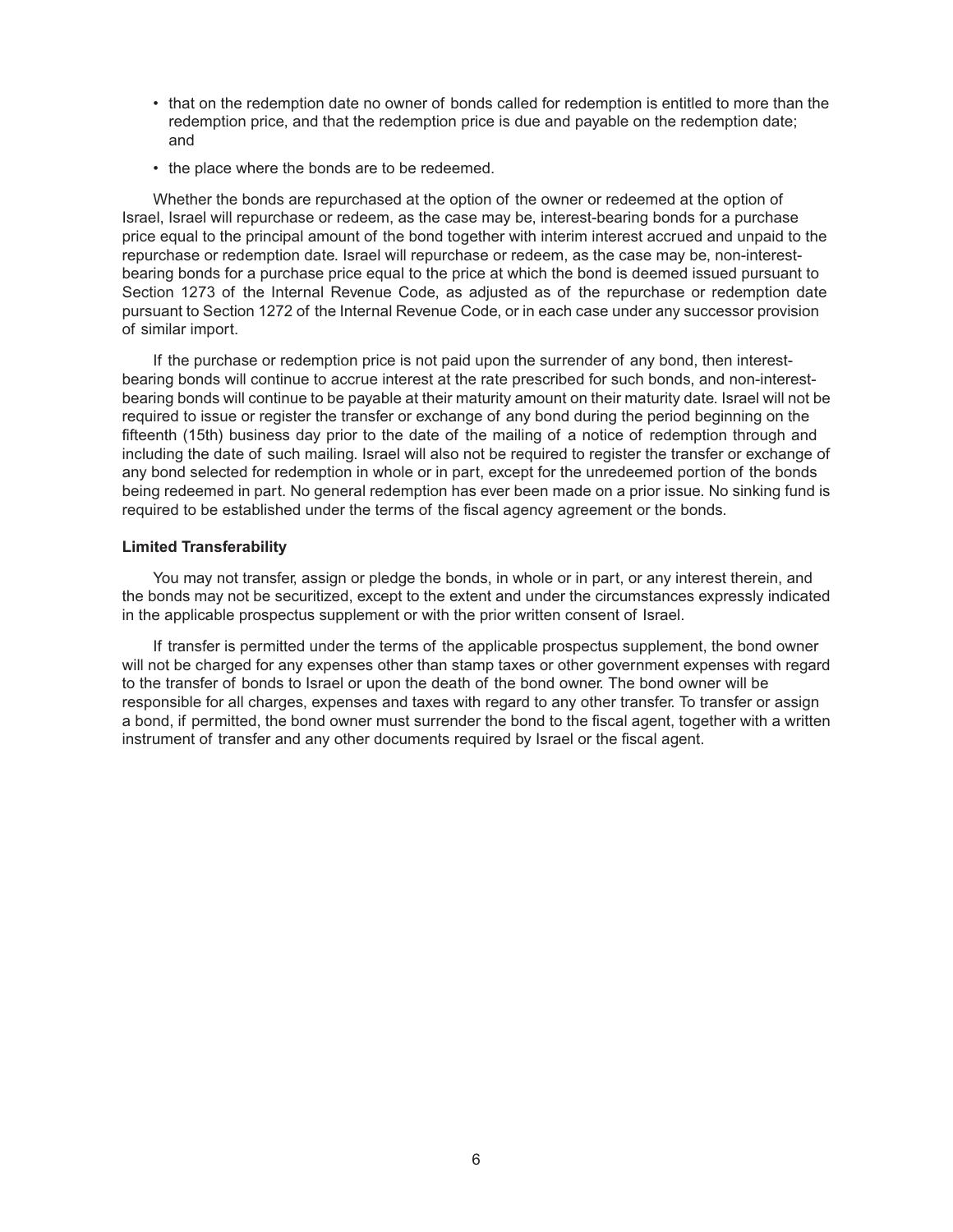## **PLAN OF DISTRIBUTION**

Israel has entered into an Underwriting Agreement with DCI. The principal terms of the Underwriting Agreement with DCI are as follows:

- DCI is the sole and exclusive underwriter of the bonds in the United States and has agreed to use its best efforts to sell the bonds.
- DCI will receive a selling concession at a rate to be determined from time to time by Israel and DCI. The amount of the selling concession will not exceed 6% of the purchase price of the bonds sold.
- DCI will use its best efforts to sell the entire authorized issue of the bonds; however, there is no assurance that all the bonds will be sold.

Israel may sell the bonds outside of the United States through additional underwriters or dealers, as will be described in the applicable prospectus supplement.

Israel will pay all charges, expenses and fees in connection with the issuance of the bonds, the registration of the bonds under the applicable federal and state securities laws, the preparation, printing, authentication, delivery, publication and distribution of prospectuses, newspaper prospectuses, advertising, literature, collection of subscriptions, public presentations, maintenance of complete and accurate records of all bond transactions, any payments to the fiscal agent in connection with the issuance of the bonds pursuant to any fiscal agency agreement or in conformity with its provisions, and all taxes and stamps required in connection with the sale of the bonds.

This prospectus and the prospectus supplement relating to a particular issue of bonds may also be available in electronic format on the website maintained by DCI at *www.israelbonds.com*. Customer Information Forms and Investment Forms will also be available to print from the DCI website. Customer Information Forms and Investment Forms must be printed, completed and returned to DCI. Other than this prospectus, the prospectus supplement and any free writing prospectus relating to a particular issue, any information on the website is not part of the prospectus, has not been approved or endorsed by Israel or DCI and should not be relied upon by investors.